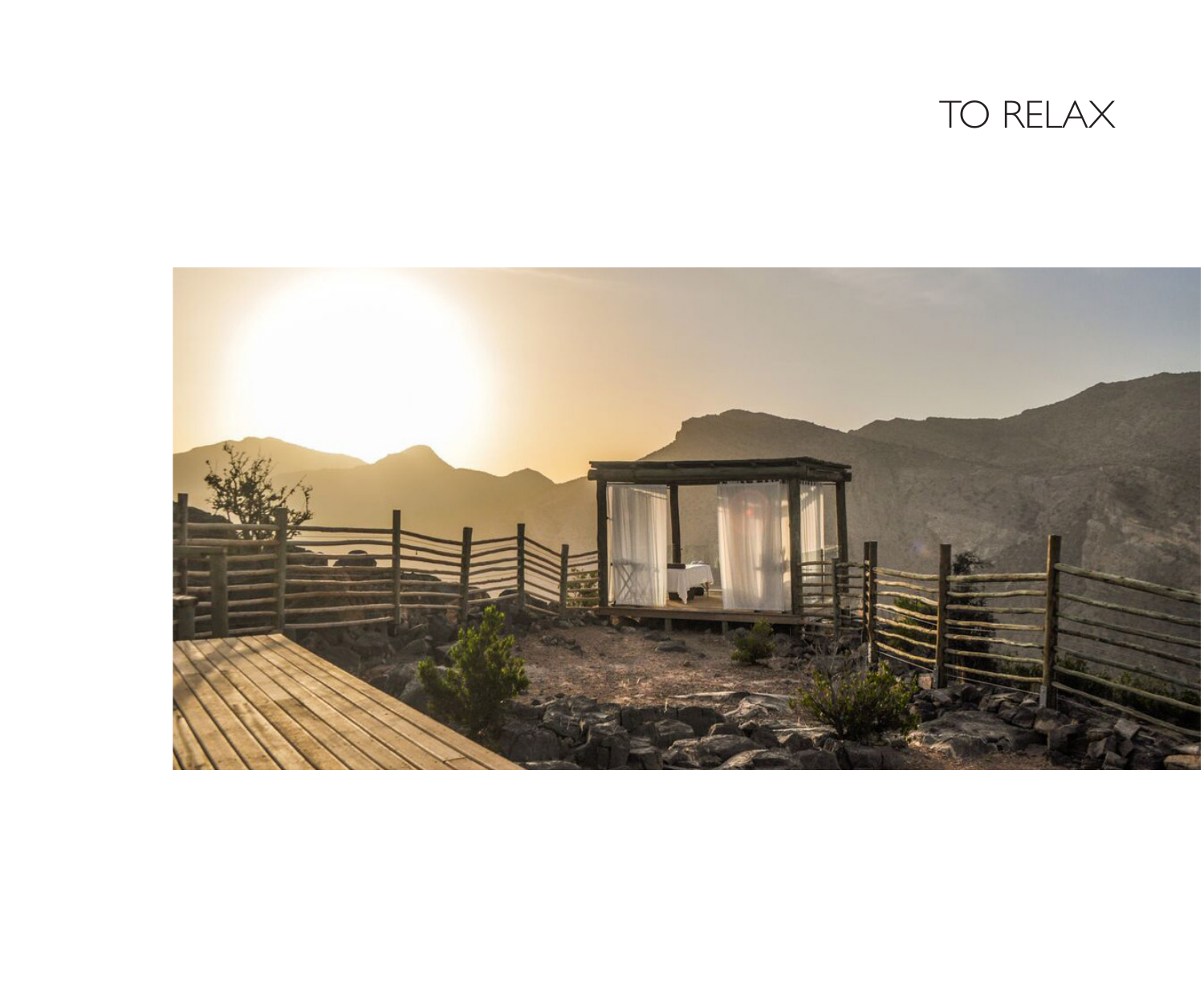SURPRISINGLY DIFFERENT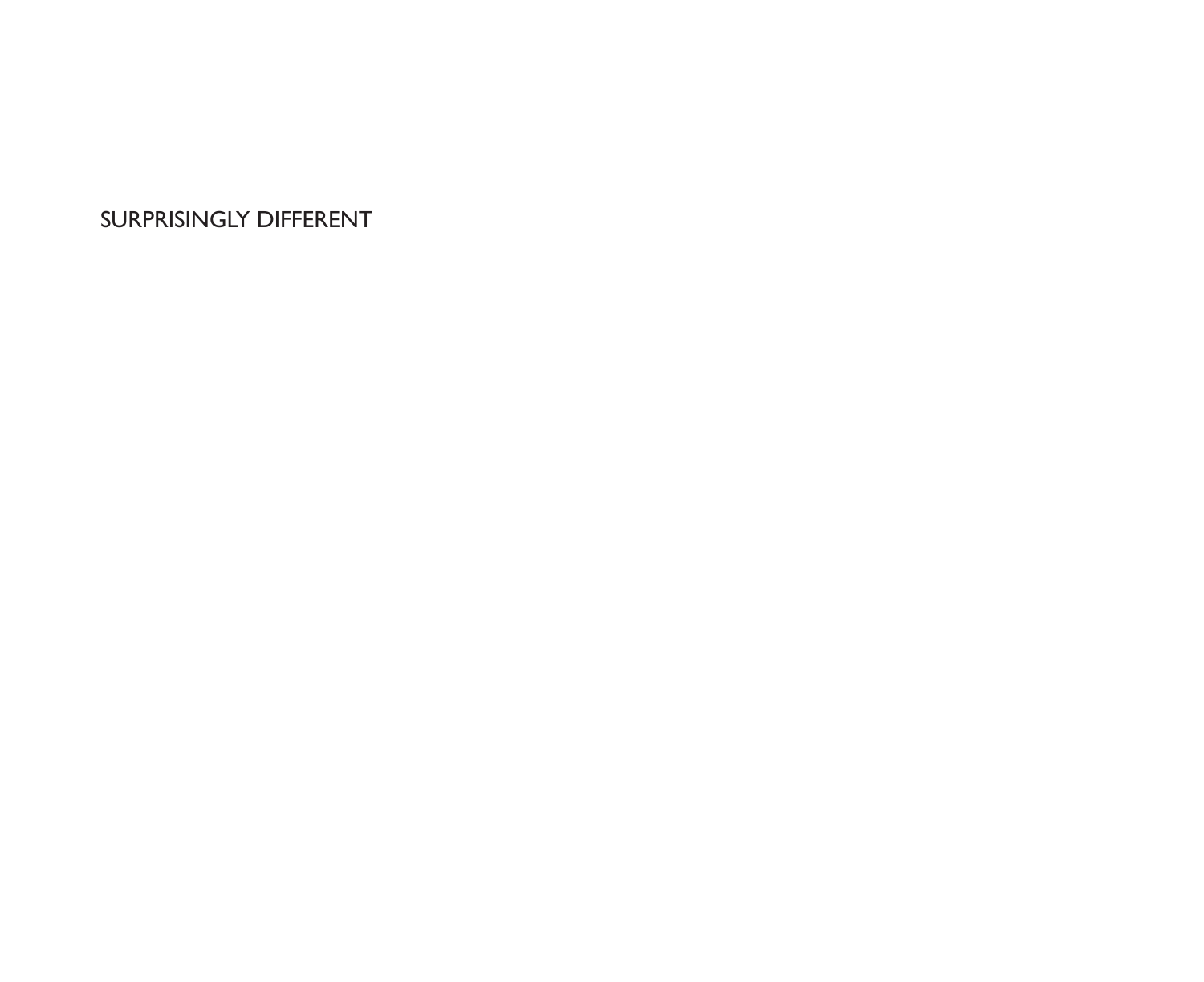## SPA ALILA

At Spa Alila, our goal is to help bring you back into balance naturally with treatments personalised to your needs. Through the heartfelt touch of our experienced therapists, our naturally active products and maximum guest input, we create a new dimension in nurturing and divine pampering rituals. Surrender to the blissful Spa Alila experience and you'll see and feel the benefits in your appearance, your spirit and your overall sense of wellbeing. Step into our sanctuary and let your pampering begin.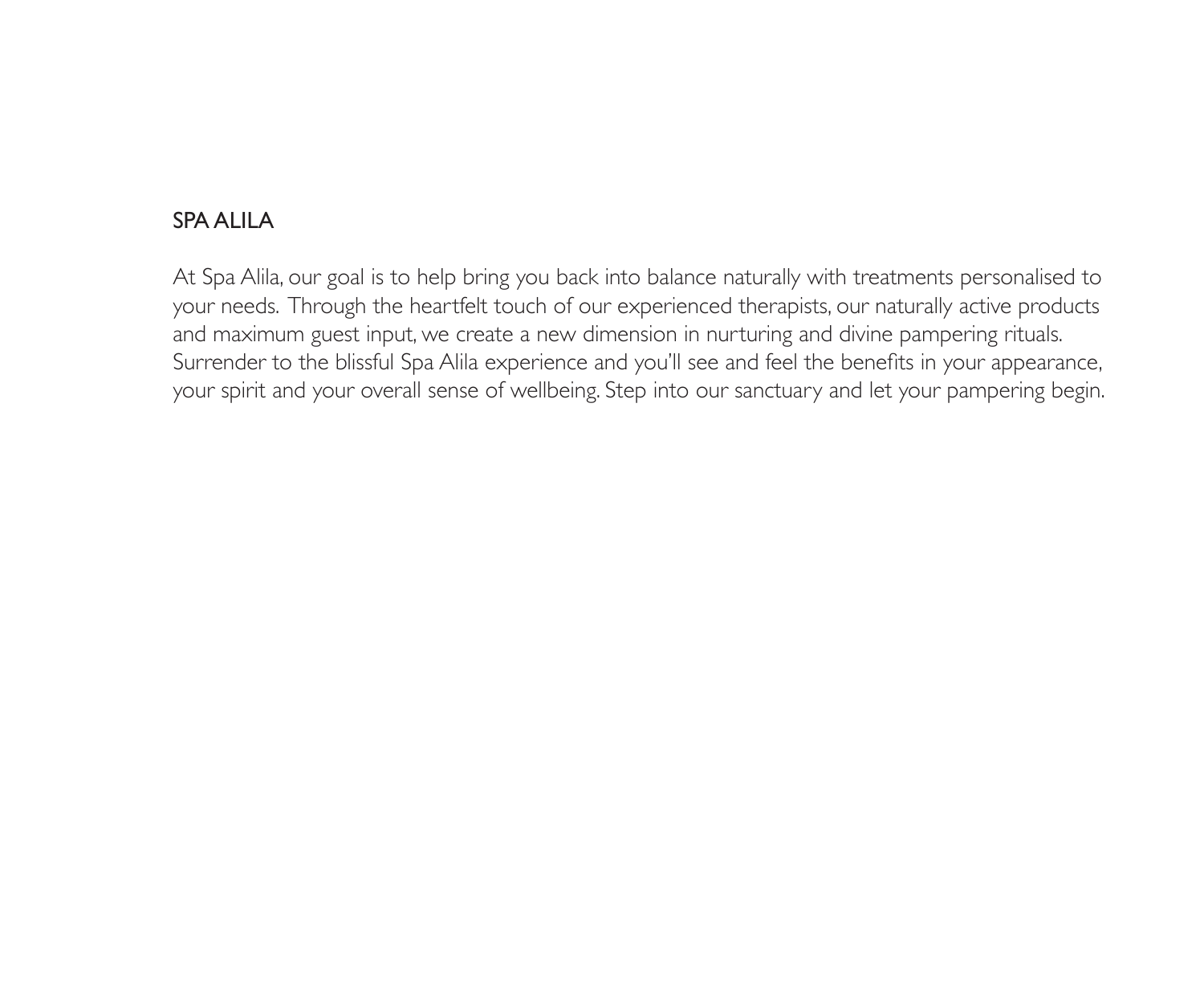# FACE

### **HER**

Reveal your skin's full potential with this remarkable facial specifically customised for ladies. See the glowing results of exfoliating sandalwood, detoxifying French red clay, and toning and rejuvenating oils of rose and lemon. A combination of pressure point and lymphatic drainage massage techniques leaves your skin looking alive and lustrous! 75 Minutes

#### **HIM**

Our Alila Man facial is designed to restore skin's natural pH balance, leaving you with a softer, smoother and radiantly healthy appearance. Treatment includes exfoliation with local rice bran and sandalwood, a detoxifying mask of volcanic clay and lemon then finished with an ultra moisturising blend of Aloe vera juice, wildflower honey and wheat amino acids. 75 Minutes

#### BABOR – FACIAL

Working closely with Dr. Michael A. Konig, a leading authority in plastic surgery, BABOR developed treatments based on BABOR's longstanding knowledge and experience. Using the unique cleansing and invigorating power of oil and water (HY-OL) and natural plain sesame oil, Shea butter, jojoba oil, our professional skin analysis will show you which treatment and skin care products suit you best.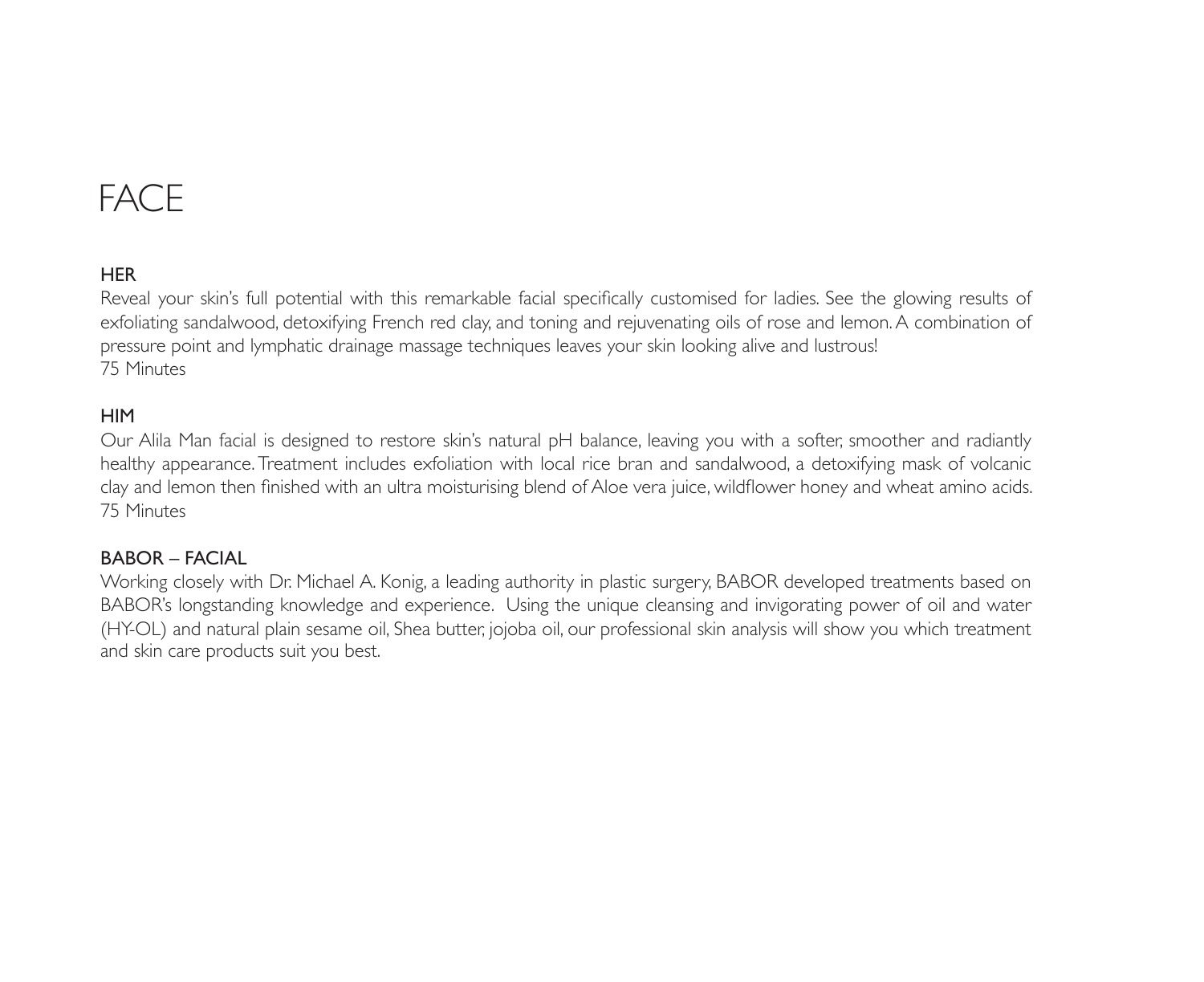#### Ultimate Facial Lifting

The next–generation of face lifts with Telovitin- for improved skin tone and elasticity. This treatment targets all wrinkle types such as gravitational lines, plisse wrinkles, glycation and expression lines. Deeply rejuvenating the skin inside and out. See the immediate results; firm face, contour, neck and décolleté. 90 Minutes

#### Skinovage Deep Cleansing

Intensive cleansing is the prerequisite for perfect beauty!

Indulge your skin with the iconic Babor ampoule effective Skinovage range that creates the base for radiantly beautiful skin. 60 Minutes

#### Fluid Crash Nourishing & Hydrating

Your SOS kit, enjoy nature at its highest concentrate of the BABOR ampoules that instantly hydrate and detoxify your skin while forming a protective film to prevent moisture inside the skin layer, resulting in a plumped up, smoother and more vitalised skin.

30 Minutes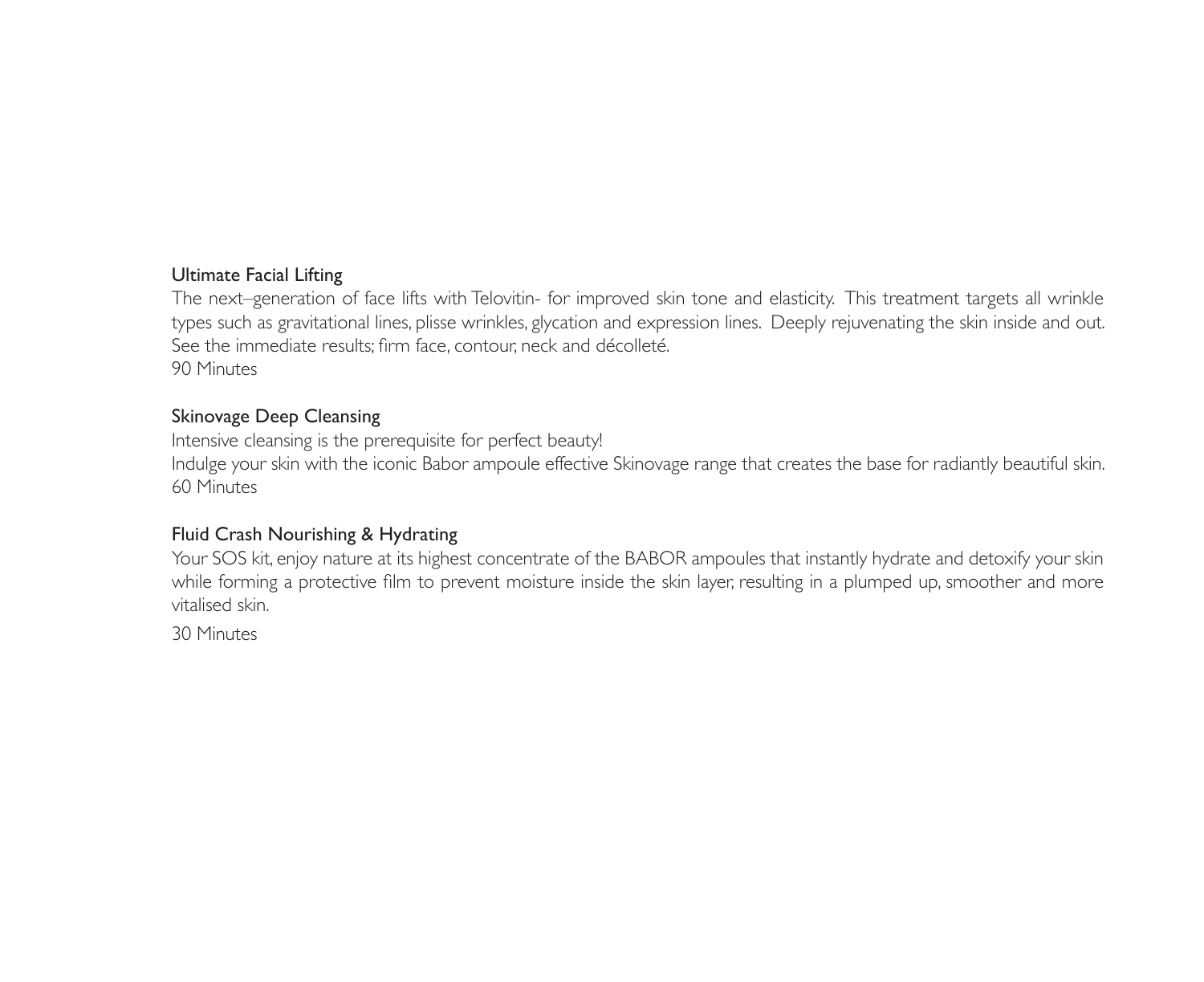#### Microdermabrasion Facial

Microdermabrasion is used to give your skin a healthy glow or to target more specific requirements such as reducing fine lines, wrinkles, scarring, sun damage and acne. Post treatment your skin continues to improve due to increased collagen & elastin production. Unlike many skin rejuvenation treatments, microdermabrasion is non-invasive, so requires zero recovery time.

#### Microdermabrasion & Collagen Facial

Experience the combined benefits of microdermabrasion and collagen. Designed to stimulate the production of collagen and elastin for skin that appears more vibrant, toned and clear. After the microdermabrasion, a Babor collagen mask is applied to deeply rejuvenate skin cells, hydrate and reduce wrinkles. The perfect pick-me-up that leaves skin instantly hydrated and younger looking.

60 Minutes

#### Microdermabrasion Face | Neck | Décolleté

A quick, gentle exfoliation using microdermabrasion to minimize lines, minor acne scarring and discoloration. This non-invasive treatment reveals the skin's true radiance and includes deep pore cleansing, antibacterial toning and a Babor stress reducing serum. A relaxing scalp massage is applied during the treatment. 45 Minutes

Additional Microdermabrasion treatment 15 Minutes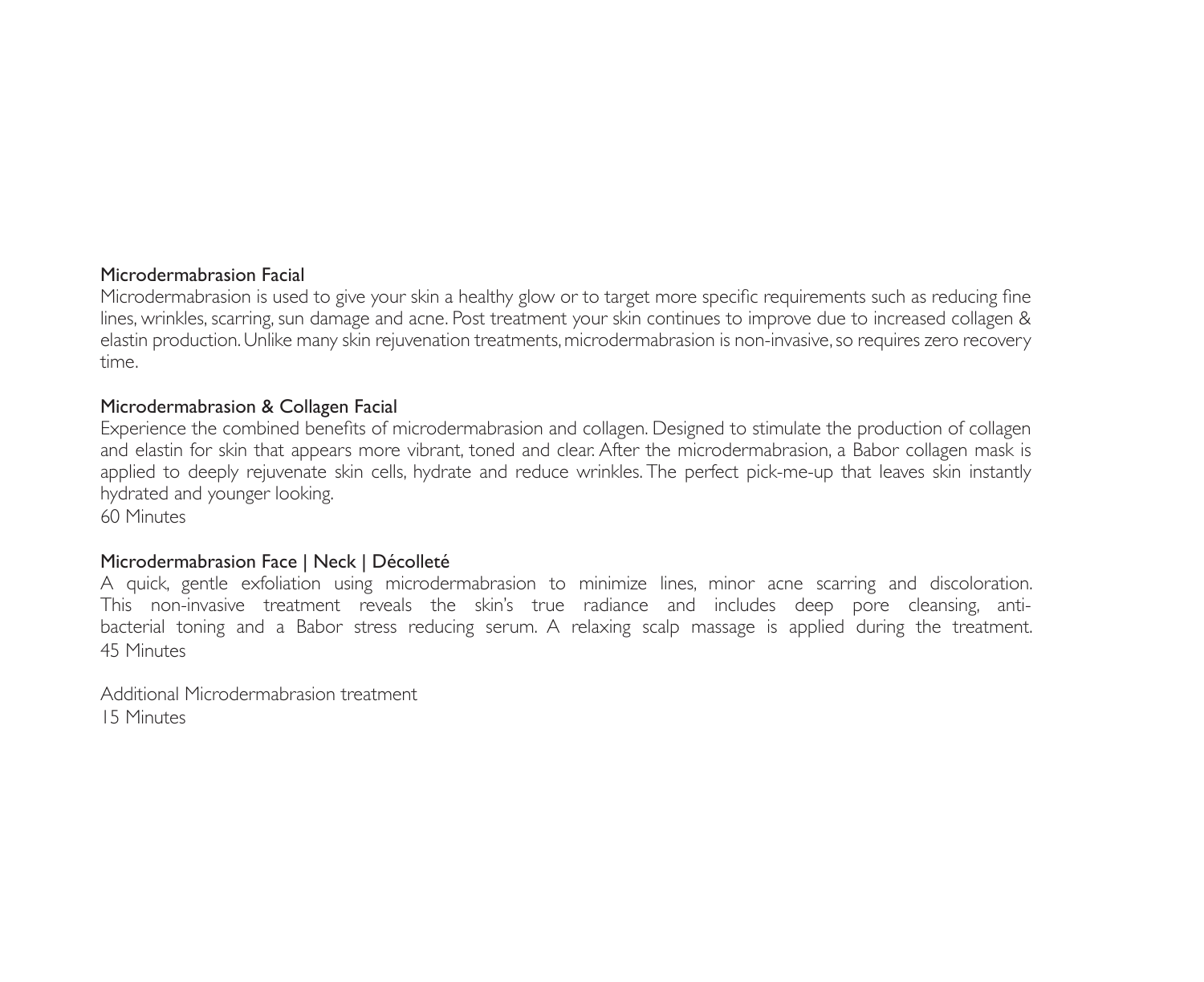# HANDS AND FEET

#### Manicure

This indulgent spa manicure includes a stimulating hand scrub, soothing hand bath, relaxing hand massage and essential nail maintenance and grooming. Combinations of French yellow clay and bamboo powder gently exfoliate while shea butter and virgin coconut oil nourish your skin. An infusion of orange peel and lemon essential oils provides an added layer of protection for the cuticles.

75 Minutes

#### Pedicure

Treat your feet to the attention they deserve! This pampering spa pedicure includes an invigorating foot scrub, relaxing footbath, foot massage and essential nail care. Exfoliates of coconut shell and sponge loafer smooth and buff your skin, while extracts of peppermint and lemon fight bacteria to leave feet feeling as fresh as can be.

75 Minutes

Manicure and Pedicure Combination

75 Minutes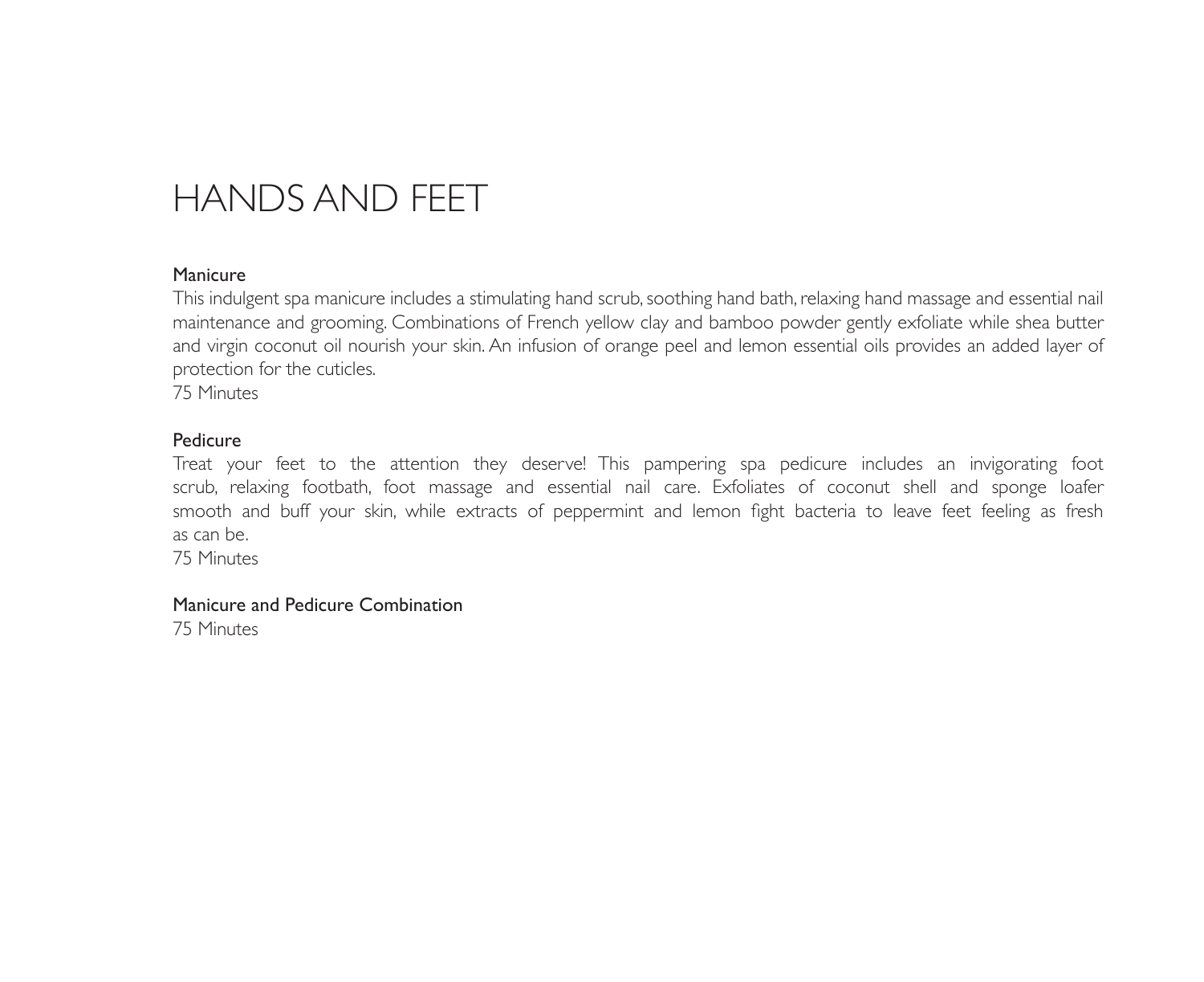# HAIR AND SCALP

#### Balinese Hair Creambath

A mind-melting, intensely hydrating crème hair bath with essential oils of rosemary and lavender combined with nourishing base oils of coconut, avocado and shea butter. A combination of pressure point and palm strokes soothe the neck and shoulders, a clay-based mask is massaged into the hair and scalp and left to condition, strengthen and hydrate the hair and scalp.

60 Minutes

#### Hair Stimulation Massage

An invigorating and highly nourishing hair and scalp treatment that powerfully stimulates hair growth through a combination of massage techniques and beneficial plant extracts. Essential oils of sea buckthorn and German blue chamomile stimulate the follicles while an oxygenating massage technique is gently applied to enhance cell stimulation. This protein-rich treatment is especially nourishing for dry or damaged hair. 60 Minutes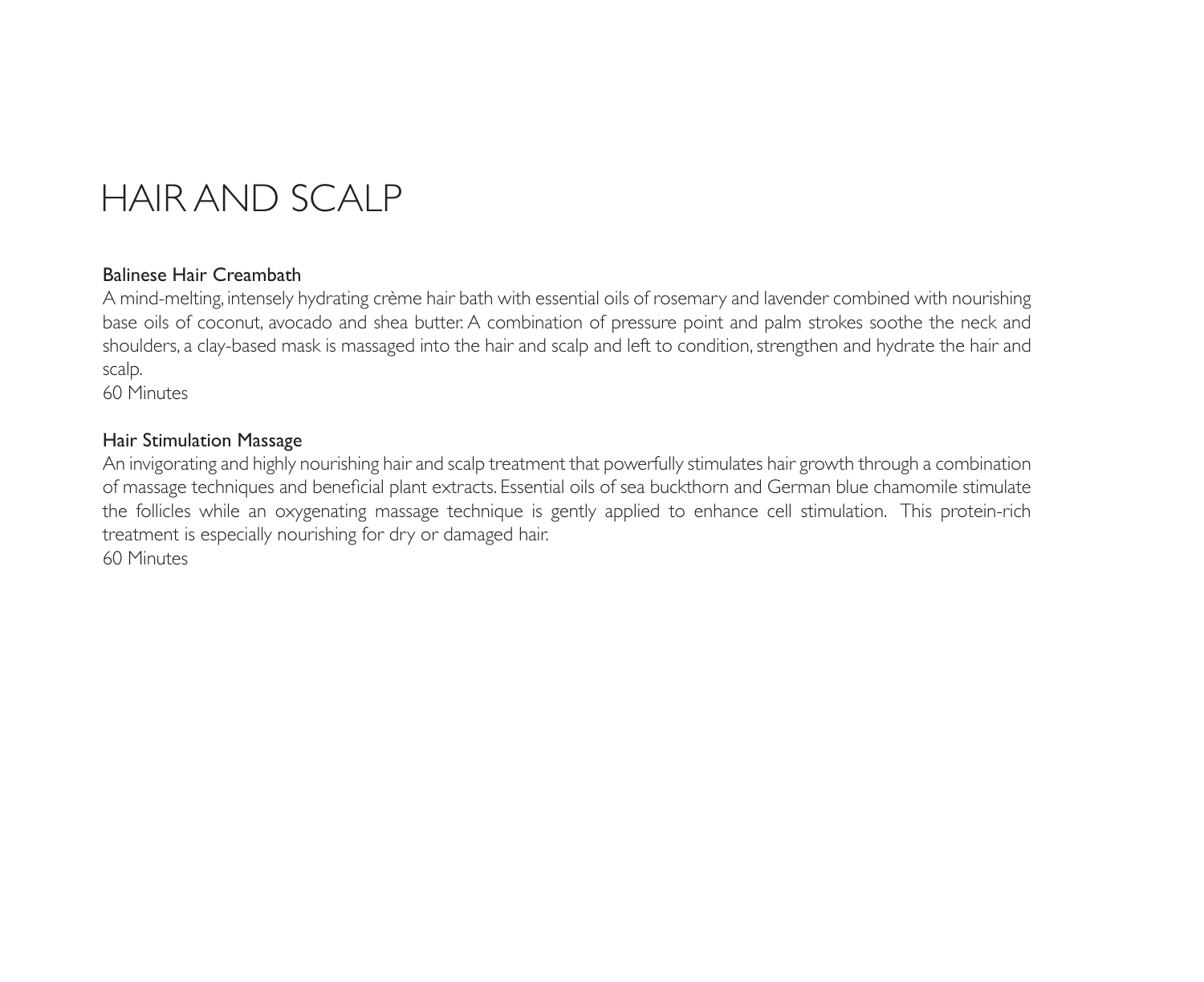# **MASSAGE**

At Spa Alila, we draw on the benefits of a range of Asian and European massage techniques which can be tailored to your personal wellness needs. Allow our Spa Concierge to help you select the appropriate massage therapy and oils to suit your condition.

#### Balinese Massage

Feel tension dissolve with this ancient Balinese healing therapy that combines gentle stretching, long therapeutic strokes and skin rolling to relieve muscle pain. Palm and thumb pressure techniques are also applied to unravel the deepest stress and improve blood flow.

60 Minutes

90 Minutes

#### Therapeutic Massage

Experience a complete body awakening with a combination of therapeutic massage techniques using fluent strokes of different depths and intensity. Long Balinese strokes improve lymphatic drainage and circulation. Swedish deep tissue techniques work into muscles to relieve tension and stiffness. Acupressure points are used for specific stimulation while Thai movements add elements of stretching to increase mobility.

60 Minutes

90 Minutes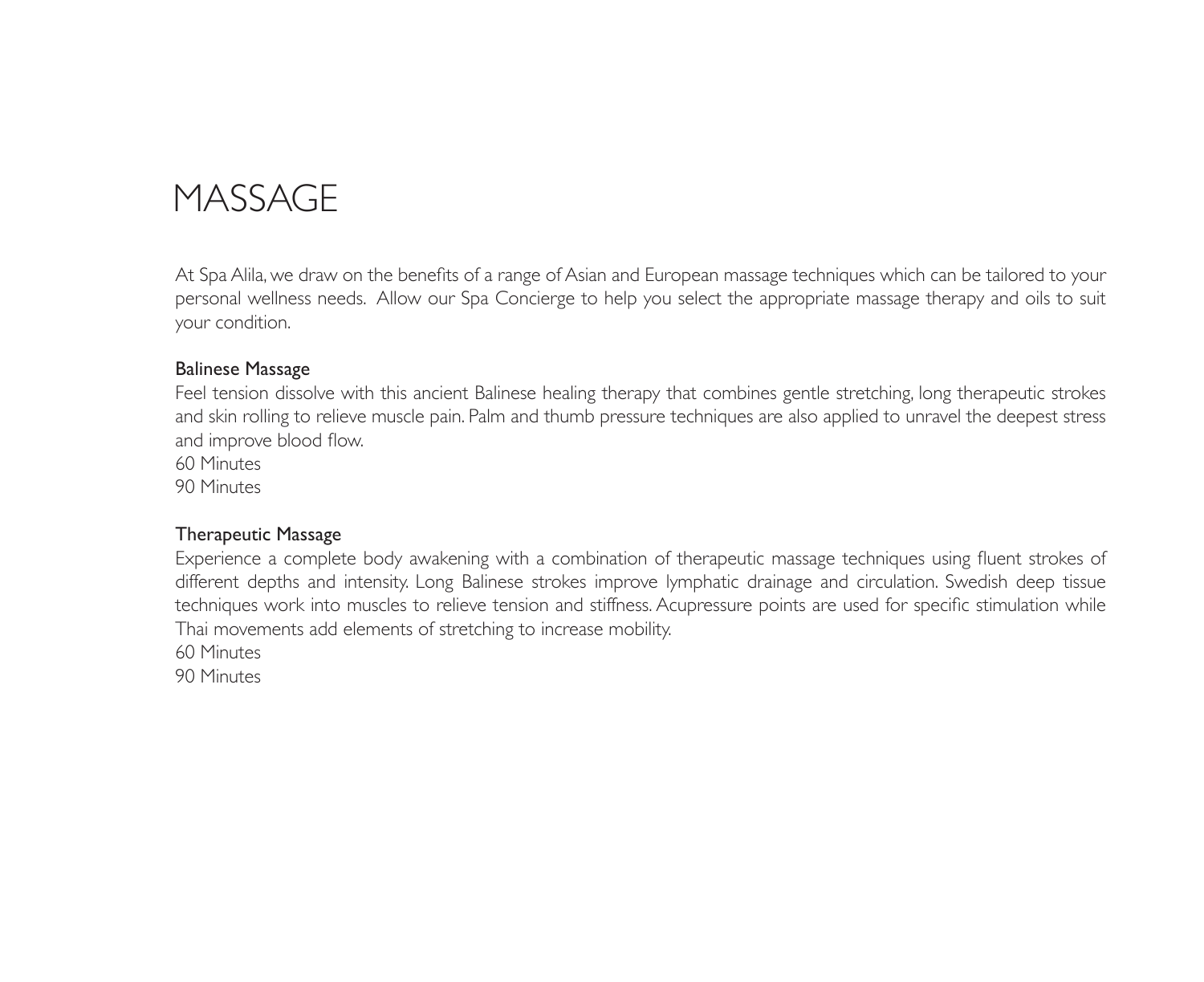#### Jabal Akhdar Revitalising Massage

Experience the soothing symphony of Balinese, Lomi-lomi and Swedish massage techniques applied with varying degrees of intensity, together with long flowing strokes and Thai stretching. This treatment uses traditional Omani frankincense oil, treasured through the ages for its many beneficial qualities, to relieve, repair and revive tense, tired and sore muscles. 60 Minutes

#### Reflexology

Reflexology is based on the principle that energy flows freely around the body when we are in good health and that there are reflex areas on the feet which correspond to every part of the body, including major organs. Sit back and relax as your therapist applies varying degrees of pressure to specific points on the feet with thumb and fingers to unblock energy flow and promote the body's natural healing from within.

30 Minutes

60 Minutes

#### Happy Hands and Feet

Hardworking hands and feet deserve special attention. Acupressure applied to specific points provides immediate health benefits, including relieving joint stiffness, improving finger and wrist range of motion, enhancing circulation and reducing arthritic pain.

45 Minutes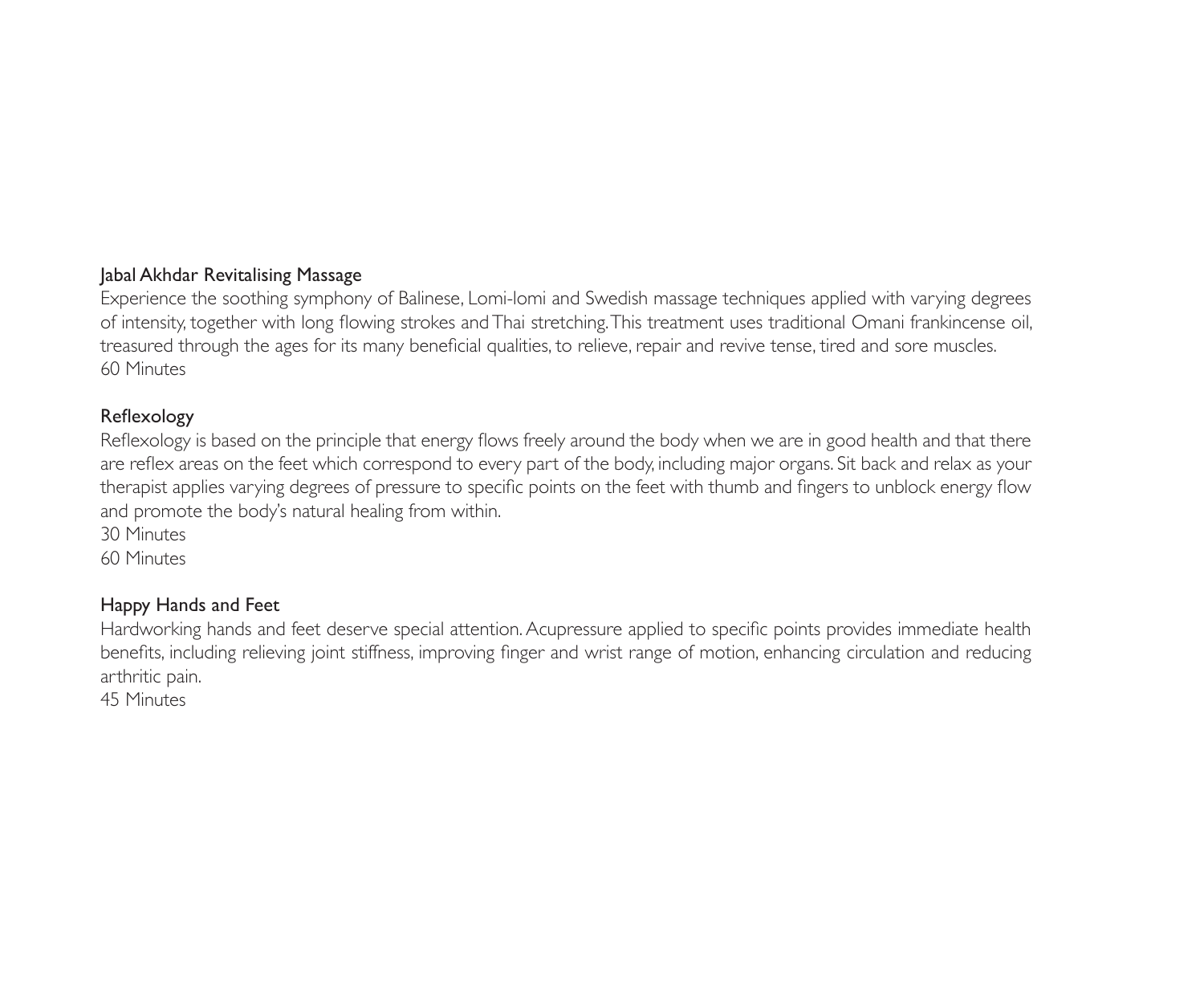#### Pregnancy Massage

Enjoy relief from the physical and emotional demands of pregnancy. This gentle, non-invasive approach to massage will ease your discomfort, reduce swelling and help lower stress. Feel yourself slip into a state of calm relaxation as our skilled therapist uses a lighter touch, concentrating on those areas most vulnerable to changes in your body. 60 Minutes

#### Warm Stone

The therapeutic power of touch combines with the energy of the earth in this muscle relaxing massage. After our signature foot bath, smooth, heated river stones are used in rhythmic flowing strokes over the body to melt tension and soothe emotions. The stones are also placed on various energy points to stimulate the body's natural healing potential. 90 Minutes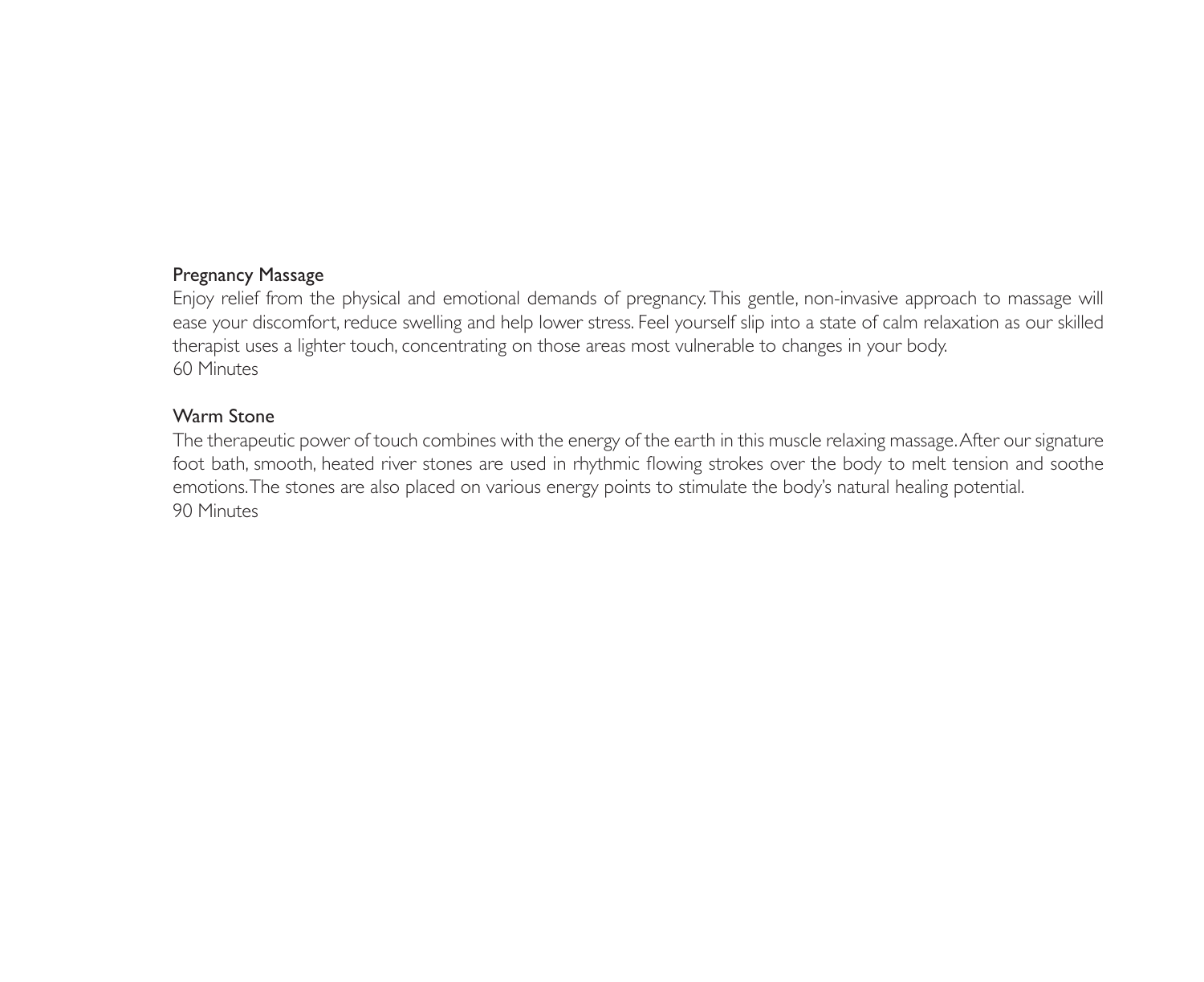#### Shirodhara

This 5000-year-old Indian therapy is physically rejuvenating, mentally refreshing, and just pure heaven. Experience perfect calmness and tranquility as a stream of specially blended, warmed medicated oils pour softly onto the third eye transporting your mind and body into a state of deep relaxation. Shirodhara deeply relaxes the nervous system, lowers metabolism, integrates brain function and induces mood stability. This dreamy treatment begins with an Ayurvedic pressure massage to melt away tension and stress.

90 Minutes

#### Yoga Massage

The basics of Thai massage has been used for centuries to bring balance to body, mind and energy. It incorporates the Four Elements of Life Theory embracing Earth, Water, Fire and Wind. Given clothed and without oil, this therapy involves pressure point massage using thumbs, hands, arms, knees and feet, as well as yoga based stretching movements. An invigorating therapy that relieves muscular tension, loosens joints and opens energy channels. 90 Minutes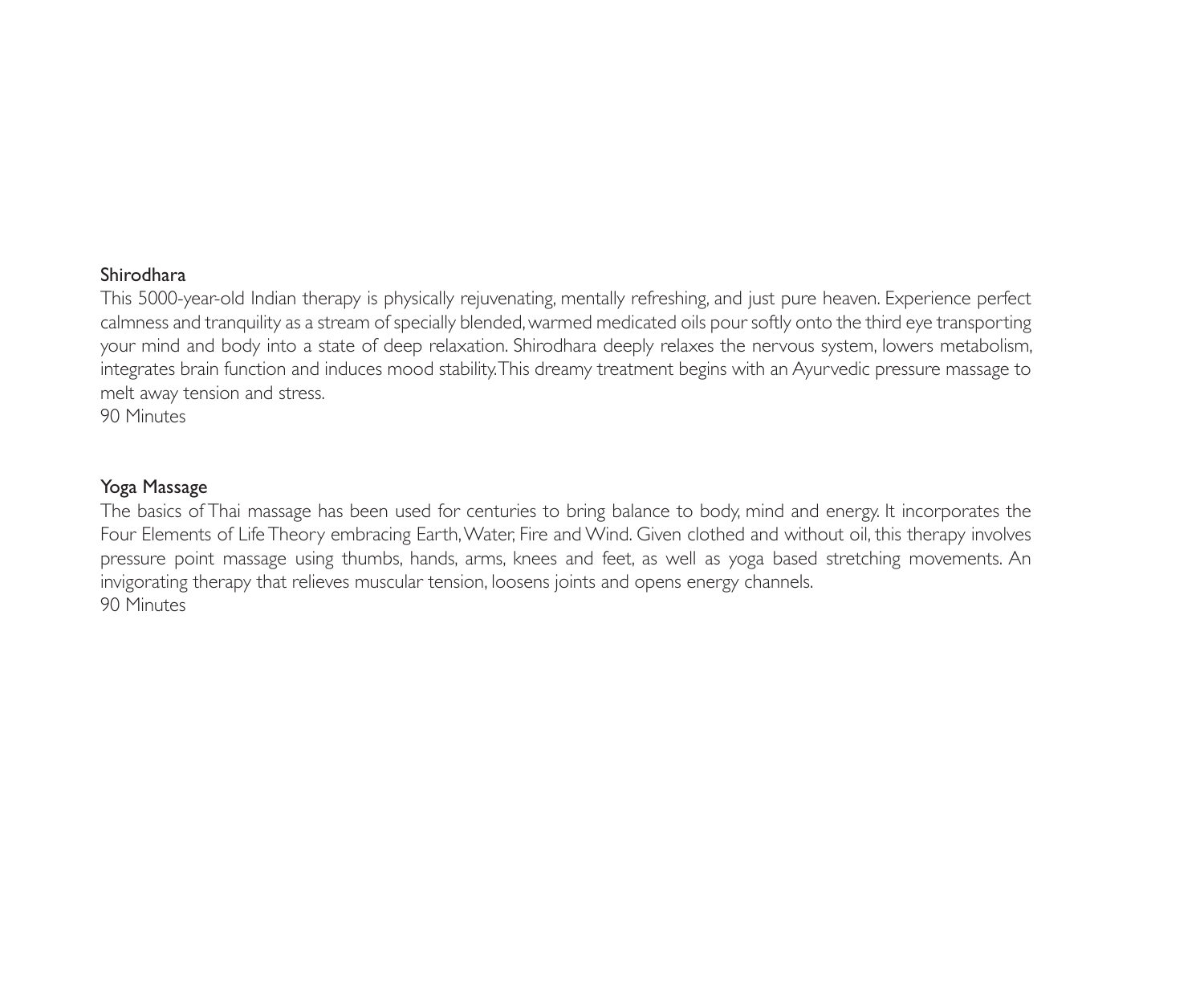# SOUND TREATMENT

#### Tibetan Sound & Vibration Balancing

Tibetan sound balancing is an effective and proven modality that uses vibrational sound to help reduce stress after consciousness and create a deep sense of peace. Vibration and sound therapy has also been shown to be a vital part of the healing process, delivering a type of energetic medicine that creates the sacred space in which people can heal from stress disorders, pain, depression, and the emotional roller coaster. 60 Minutes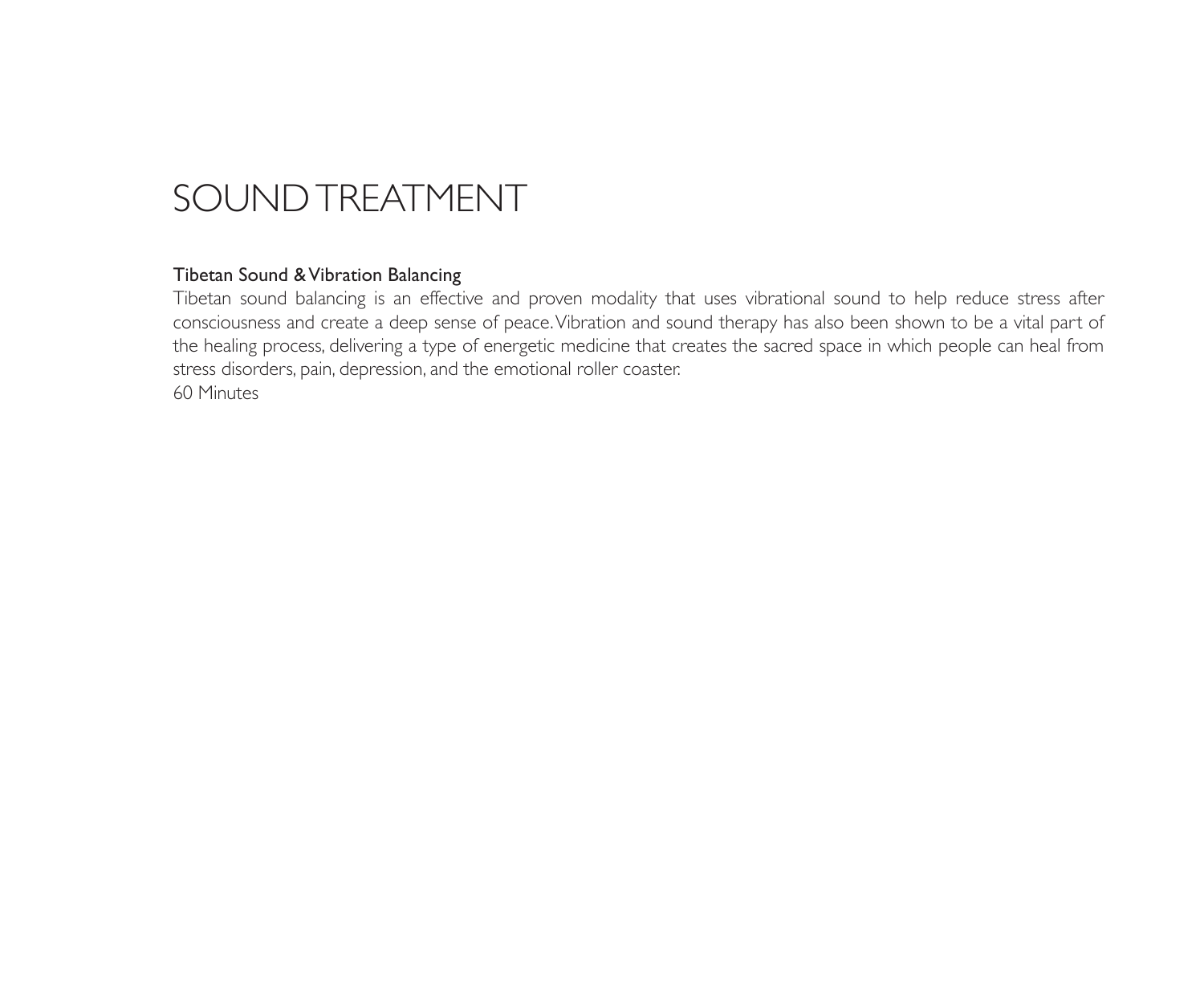## SPA ARBOUR

Spa Alila has created three very special treatments to enjoy in the privacy and tranquility of our Spa Arbour. Perched on the edge of the canyon, with views across the gorge, treatments can be enjoyed individually or with a companion. Don't miss the opportunity to indulge in this unique alfresco experience on the edge of the earth.

#### On the Edge

Using a blend of virgin coconut, frankincense and vanilla massage oils, rich in uplifting skin care properties, this experience combines wonderfully soothing slow-stroke massage with deep pressure focused on the legs, lower back and shoulders. A gentle Thai stretching technique releases any lingering tension, leaving you fully relaxed and in tune with the mountain. 60 Minutes

90 Minutes

#### Heart of the Mountain

Delivered naturally from the heart, this nurturing full body massage has been passed from generation to generation of Balinese healers. Feel the power of the mountain harnessed through the hands of the masseuse in long flowing strokes that penetrate deeply to relieve tension and stress, and balance your mind, body and spirit.

60 Minutes

90 Minutes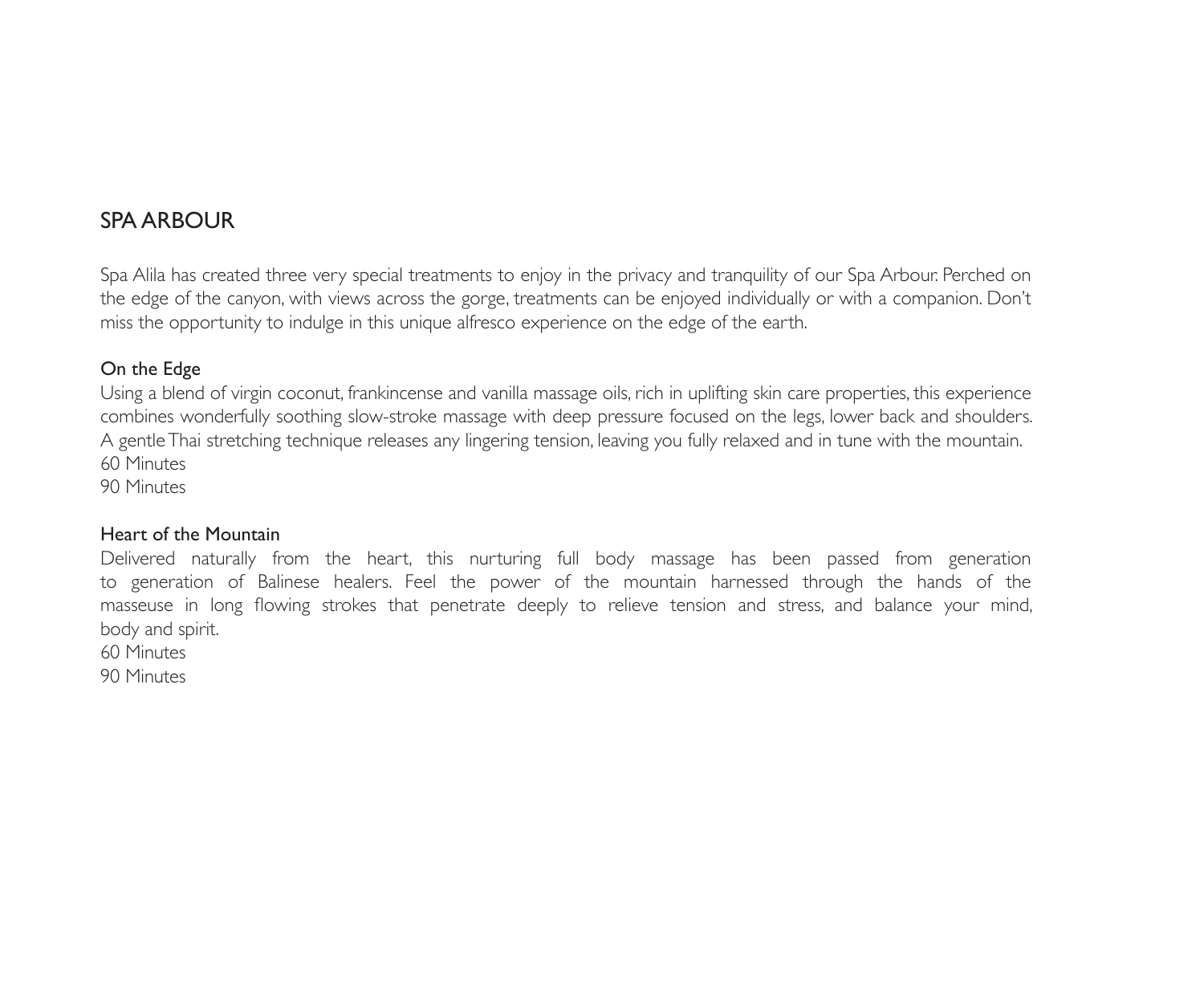#### Reach Your Peak

Rev up your energy with this revitalising treatment. Acupressure massage techniques are applied to the soles of the feet and hands, and a therapeutic neck, shoulder and scalp massage featuring our enriched moisturising oil will soon have you feeling recharged and raring to go!

60 Minutes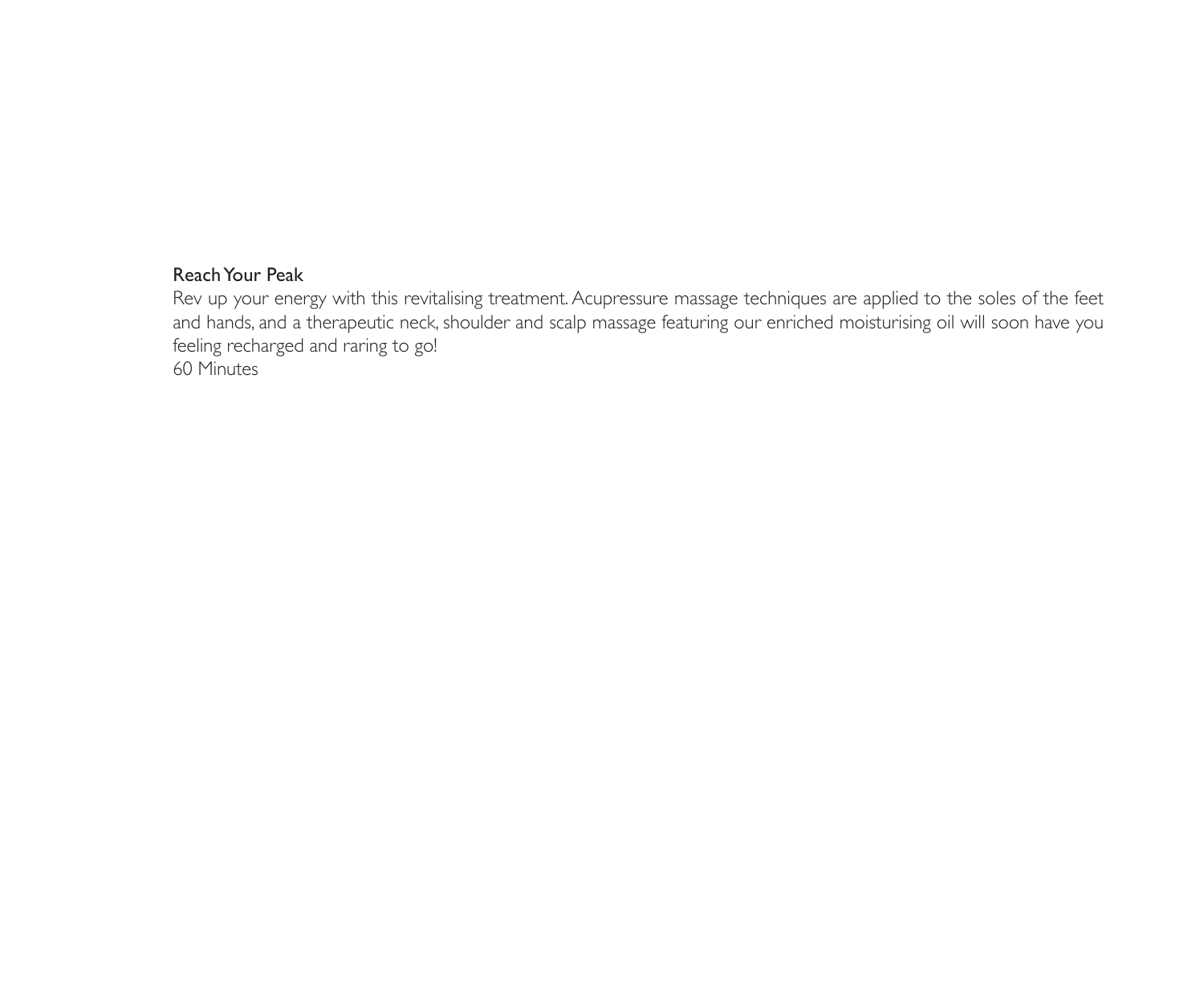# CREATE YOUR OWN JOURNEY TO RENEWED BALANCE

Spa Alila's unique approach recognises the individual in you, offering you the flexibility to design treatments according to your personal needs and preferences, in consultation with our spa hosts. Using the following treatments as a guide, enjoy the fun and freedom to create your very own spa experience choosing from a selection of interchangeable products and treatment enhancers.

#### Balinese Beauty Ritual

Balinese lulur is an ancient village remedy originating from the rice farmer of Bali. It has been handed down through generations and is recognised as traditional medicine. It is believed to help warm the body, relieve aching joints and help in the recovery of troubled or loose skin. A traditional recipe of sandalwood, fennel seed, starani seed, eaglewood and fenugreek creates this powerful healing remedy. Treatment includes a 60 minute Balinese massage, traditional lulur body scrub, a skin softening body mask and a brightening mini facial. 120 Minutes

#### Signature Cleanse & Clarity

Drawing inspiration from the traditions of ancient Oman, we infuse a collection of locally grown herbs and essential oils with the nurturing touch of our therapist's healing hands. This two-hour experience is designed to soothe the mind, lift your spirits and eliminate built-up tension. Treatment commences with a herbal steam infusion that clears the lungs, opens the pores and loosens muscles, followed by a dream-like nurturing body massage that concentrates deeply on problematic areas of tension. Your mind is then taken on a journey as our therapist harmonises chimes and vibrations from a singing bowl, leaving you in a complete state of nirvana. Treatment is completed with a 20 minute jacuzzi soak. 145 Minutes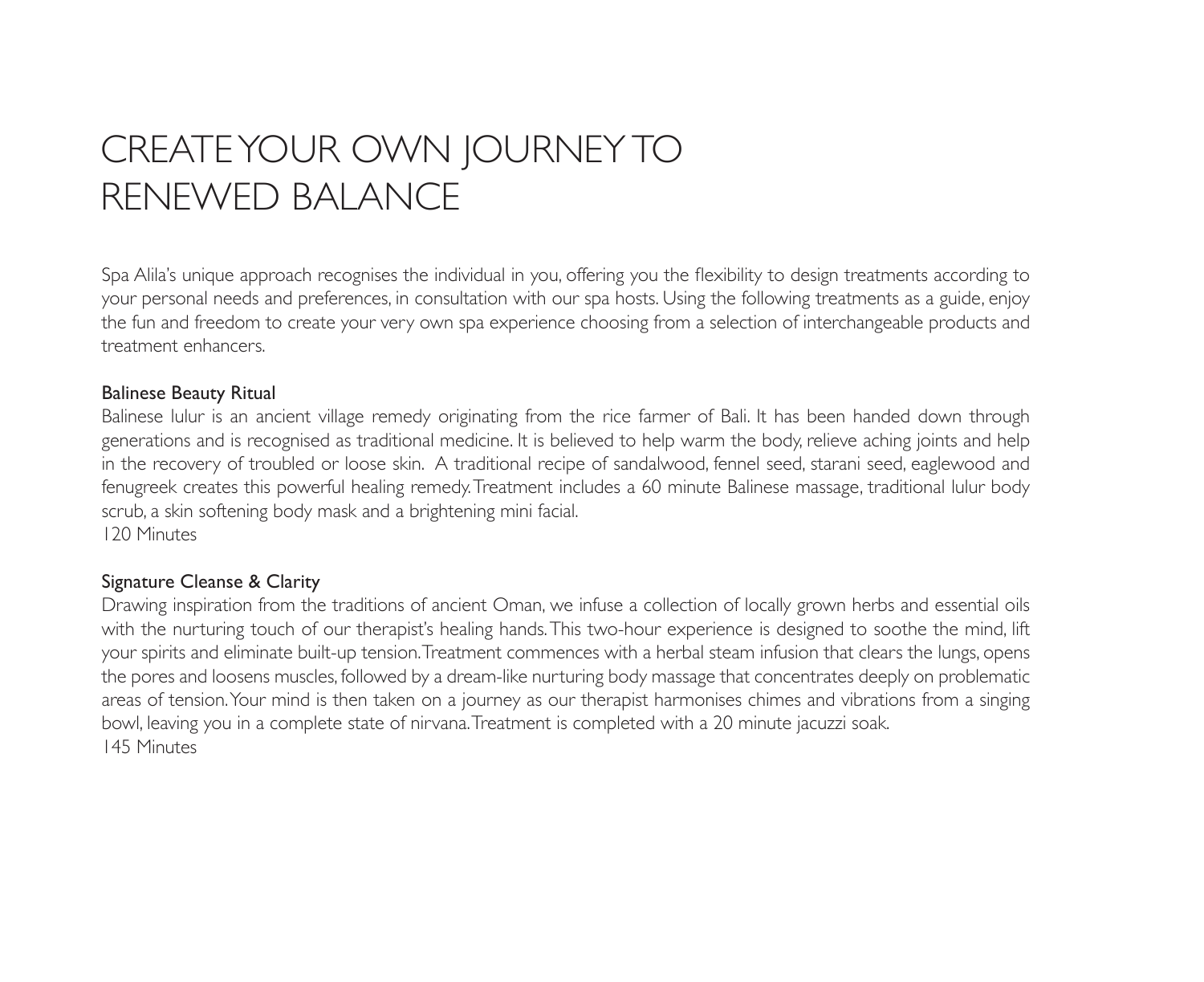# INTERCHANGEABLE PRODUCT ELEMENTS

Personalised for your individual needs.

#### **Scrubs**

Gentle and kind – aloe vera, cucumber and chlorophyll Deep and dirty – coffee, coconut and cocoa Comfort and cleansing – ginger, lemongrass and orange 30 Minutes

# TREATMENT ENHANCERS

Add a little something extra special to your spa journey with any of these therapeutic experiences:

Face Awakening and Hydrating Facial Massage 20 Minutes

#### Massage

Back Foot Hand, Arm, Neck and Shoulders 15 Minutes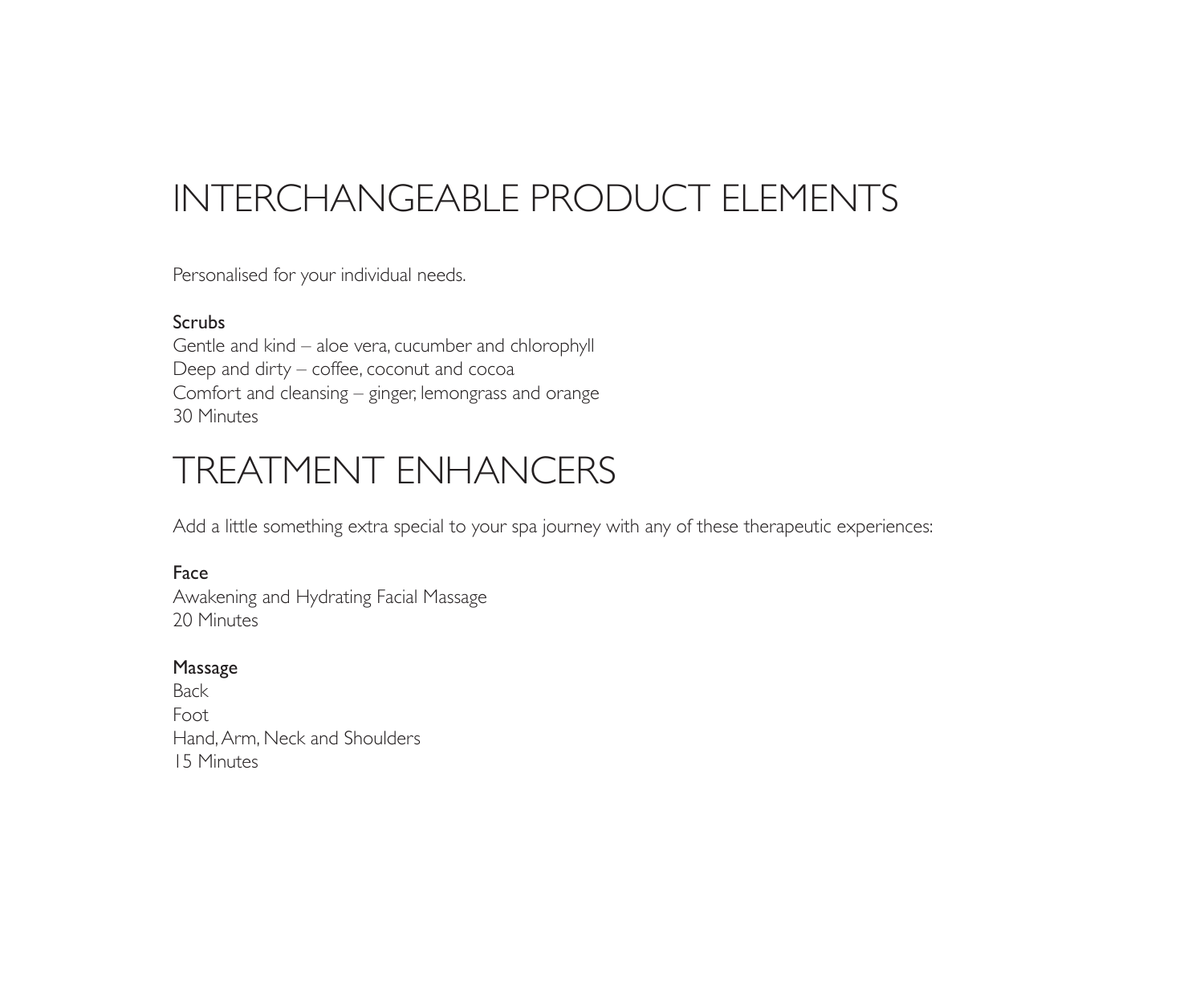#### Waxing

Our skilled therapists provide you with the latest waxing techniques, using beeswax, rosemary and others natural products. This ensures a pleasant experience and is hygienic for all treatments.

#### Waxing for Her

Face wax (brow, lip and chin) Leg Underarm Standard bikini

#### Waxing for Him

Chest Stomach Back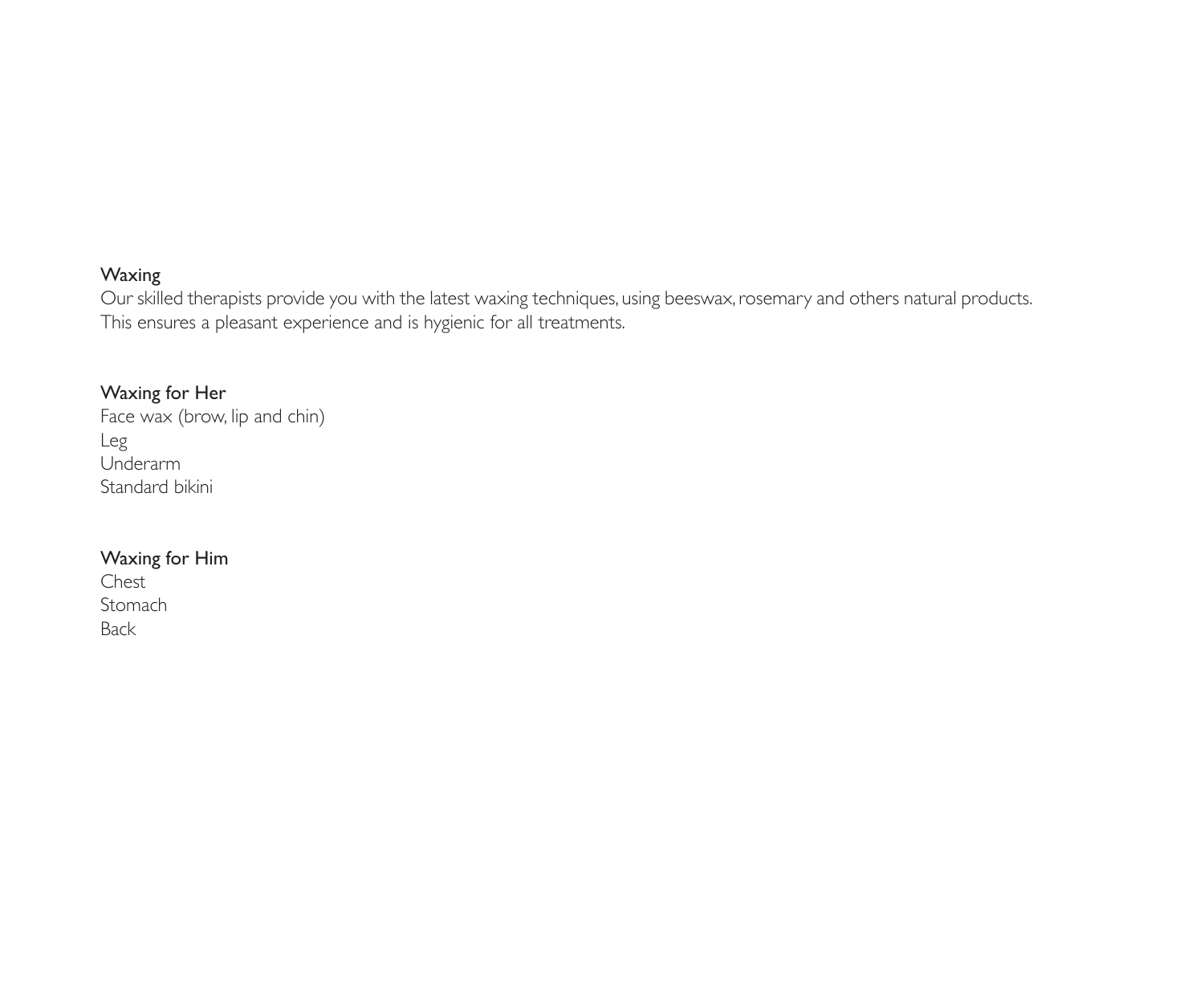# MY BATH

There's nothing quite as pleasurable as soaking in a bath to unwind and wash away stress and tiredness. Choose from our selection of indulgent bath rituals, designed to relax, detox, invigorate and luxuriate.

#### Champagne Berry Bath

Relaxing blend of essential oils Virgin coconut oil Rose petals Citrus bubbles Bottle of house champagne Mixed berries with dark chocolate

#### Winter Blues

Hot herbal compress Fresh ginger, honey, lemon, tea Juniper berry blend of essential oils Detox bath salts Virgin coconut oil Dark chocolate and berries

#### Milk and Roses

Warm citrus face towels Rose essential oils and rose water Virgin coconut oil Whole milk infusion Pure C facial serum Naughty slice of chocolate cake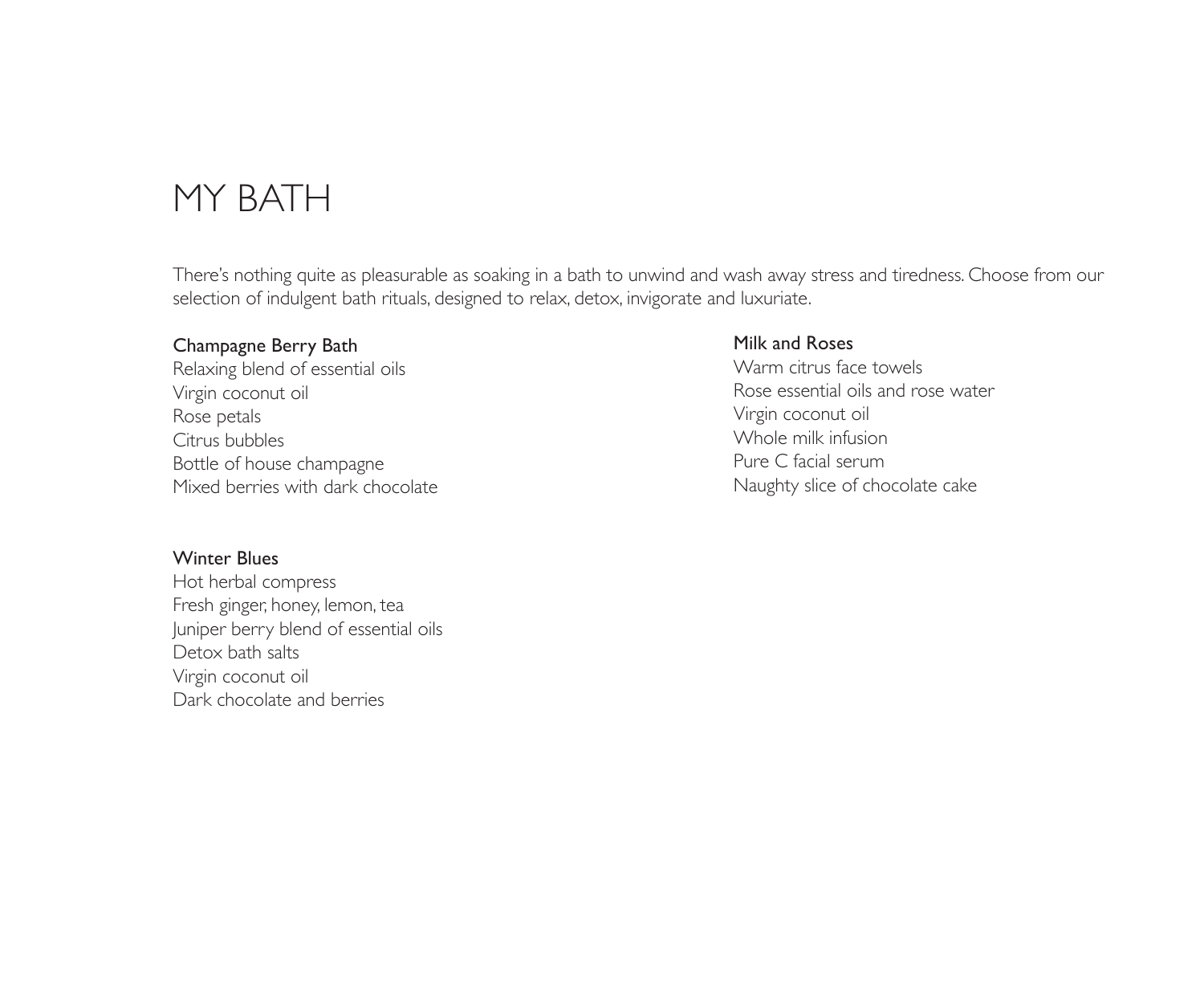# MY BODY

Keep in shape in our fully equipped 24-hour Gym.

#### Yoga Class

Complimentary yoga classes are available, please contact the Spa Concierge for timing

#### Yoga Sessions

Private yoga classes are available for up to four guests, please contact our Spa Concierge for details. 60 Minutes

Please come to classes on time and avoid big meals two hours prior to your yoga session.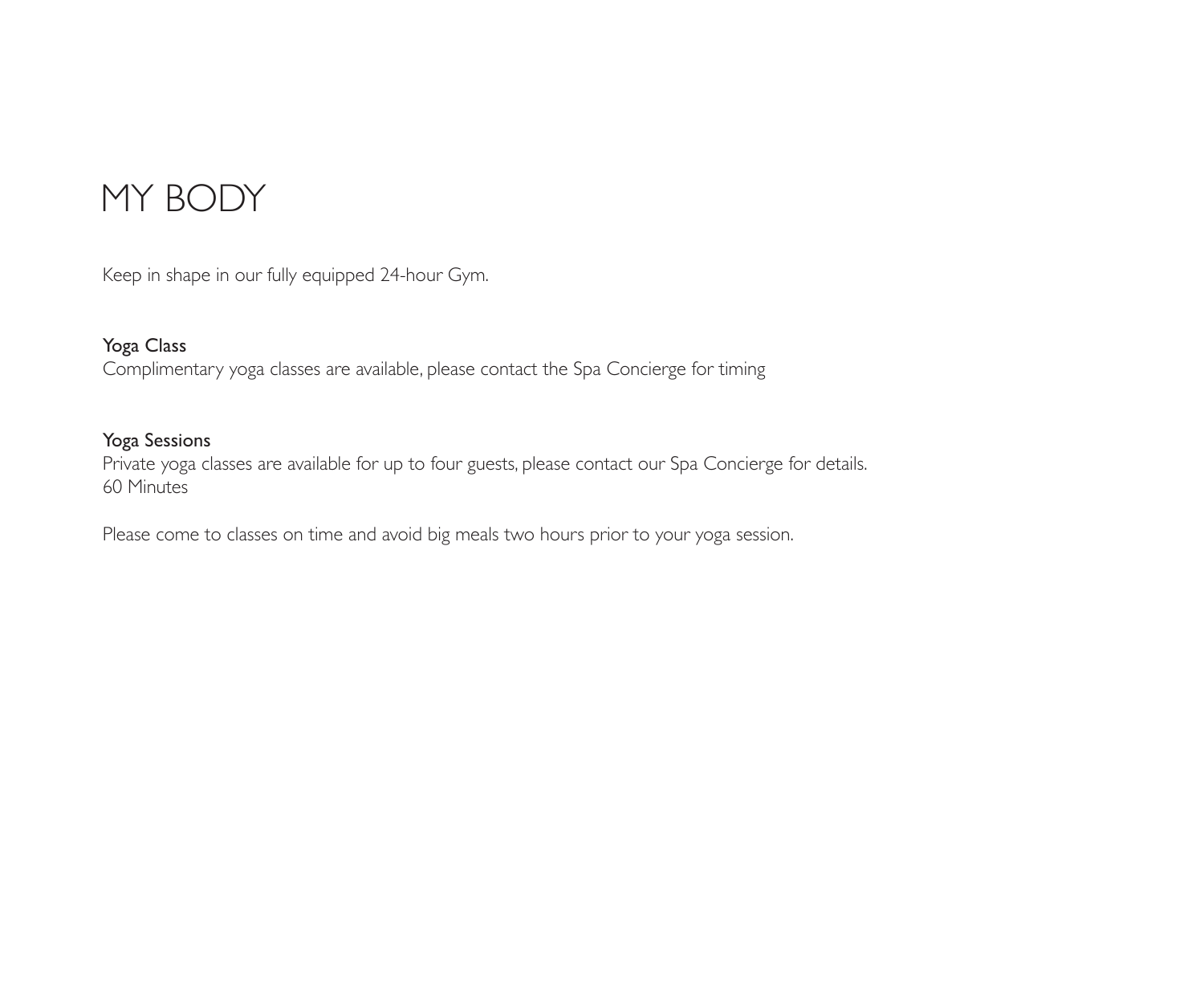# Wellness Escapes – Half Day Escape

Spoil yourself with the perfect half-day escape of physical rejuvenation, age-old beauty therapies and healthy living. Improve your balance, elevate your spirits and satisfy your palate with holistic nurturing and nutrition.

Treatment choices: Balinese Massage, Warm Stone Massage, Thai Massage, Shirodhara. 90 Minutes

Reflexology, Manicure, Pedicure, Facial for Him or Her ,Hair Care 60 Minutes

Herbal Steam, Lulur Body Polish, Body Scrub 30 Minutes

3 hours of treatments and 2 course healthy lunch 4 hours of treatments and 3 course healthy lunch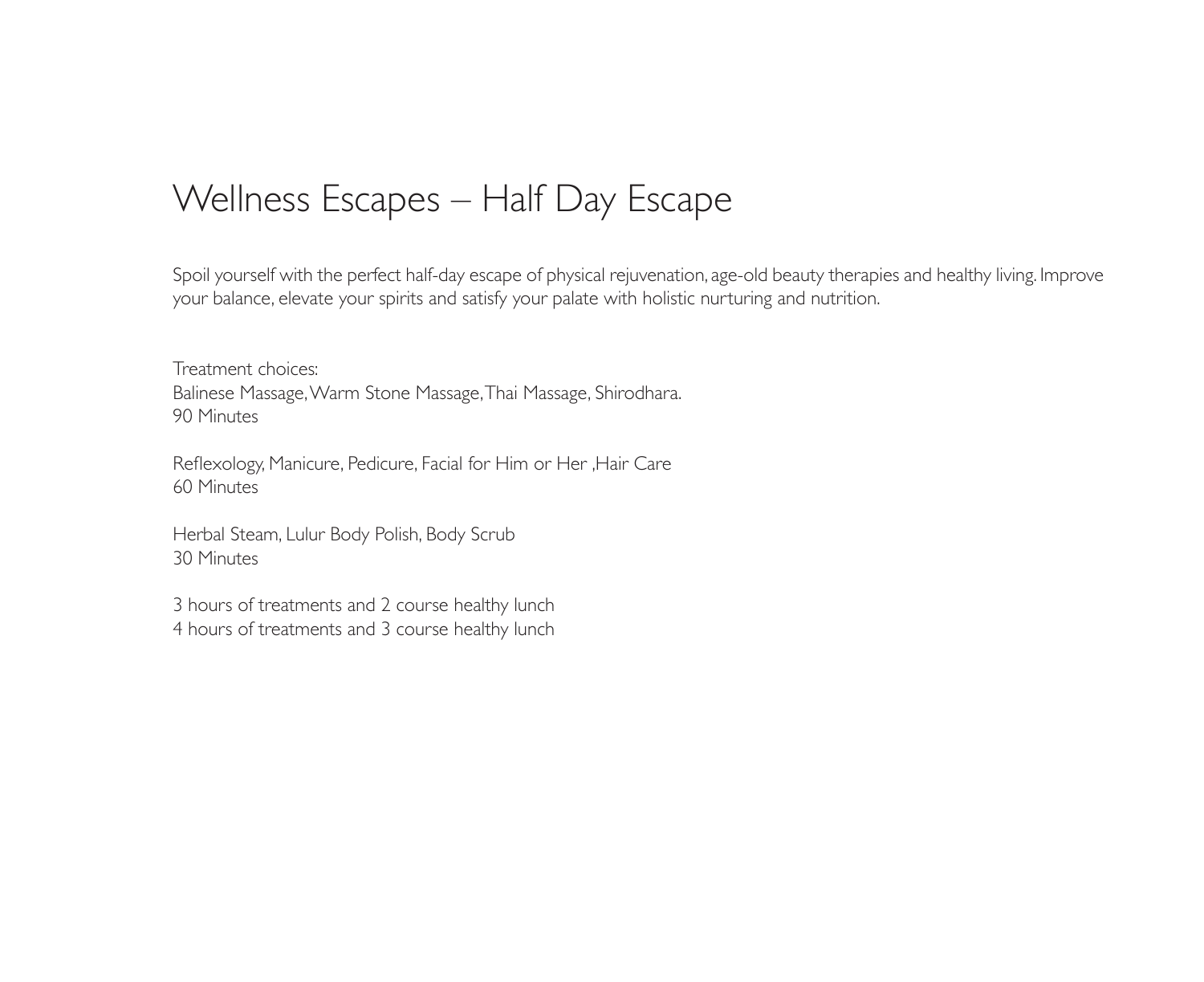# SPALETS - MY LITTLE ONE

Going to the Spa for some pampering is great but sharing this experience with your children is even better. All Spa Alila treatments use 100% natural products suitable for young senitive skin and our therapists apply a gentle touch. They have had specialist training to ensure your child's spa experience is a memorable one.

#### Little Diva Massage

A gentle and nurturing massage therapy dedicated to your little one's wellbeing. It's a soft touch relaxing treatment for calming, relaxing and centering. The therapy includes a lavender bubble foot bath and gentle coconut massage oils. Most of all they will think it's just fun!! Suitable for ages from 6 -12

45 Minutes

#### Princess Pedicure or Manicure

A bubbly and art filled version of our Signature Spa Manicure designed for young children. Little fingers or toes are soaked in cleansing bubbles, sanitised, nails trimmed, shaped and a chocolate and honey moisturiser applied. The final touch is an application of OPI nail polish or the choice of a delicate nail art design. Includes cookies and a chocolate milkshake. Suitable for ages from 5 -12 45 Minutes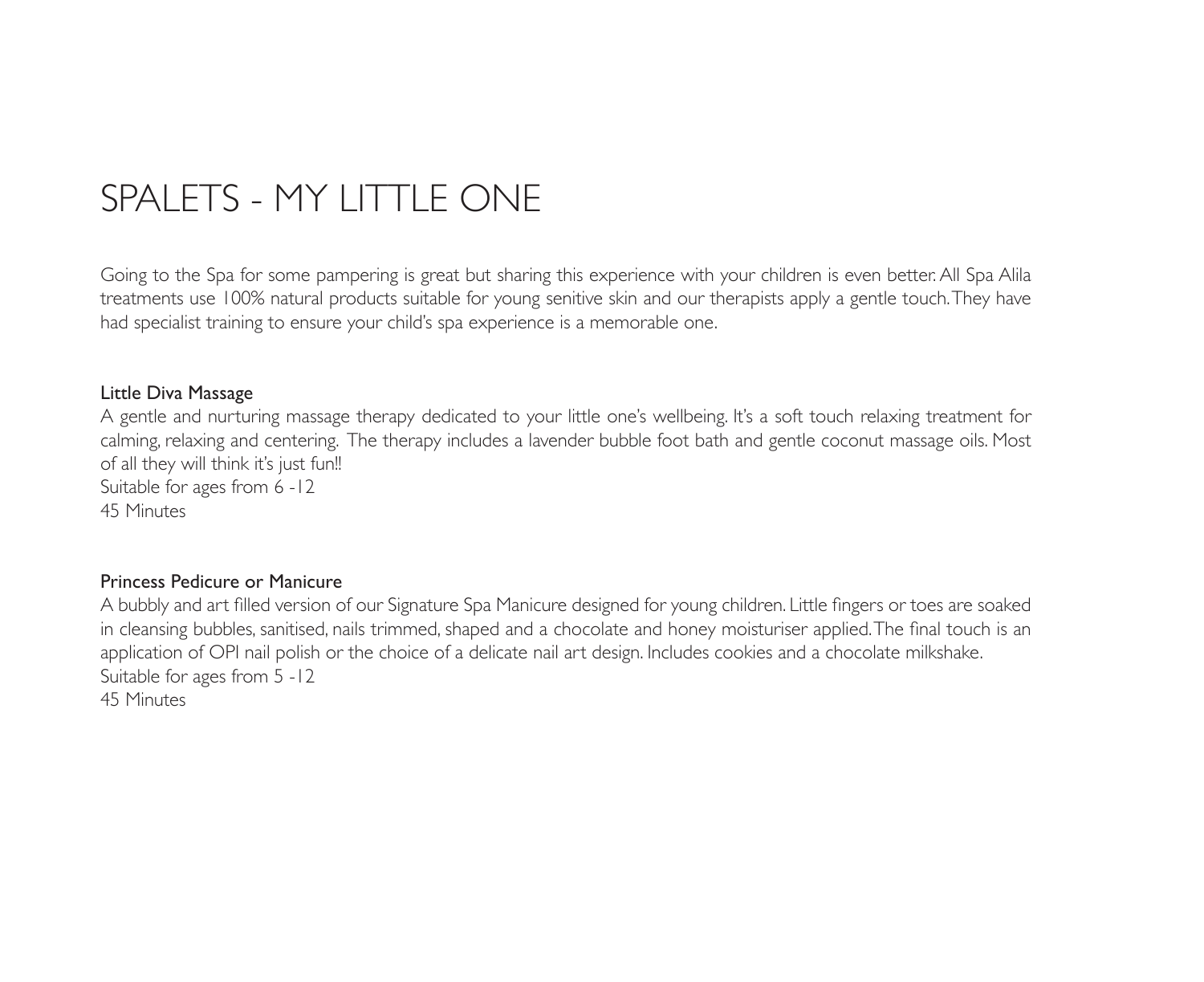# FAMILY SPA TREATMENTS

#### Daddy and I

Finally some quality time for daddy and I at Spa Alila! Time to bond while enjoying a relaxing foot, neck and shoulder massage and a delicious glass of chocolate milkshake.

60 minutes for 2 persons

#### Pampelicious with Mommy

Time together to be spoilt. A 20 minute diva massage for me and a back massage for mommy. Then an express manicure and pedicure so that I can have pretty nails just like mommy. And a chocolate milkshake for us both to enjoy while being sweetly pampered!

120 minutes for 2 persons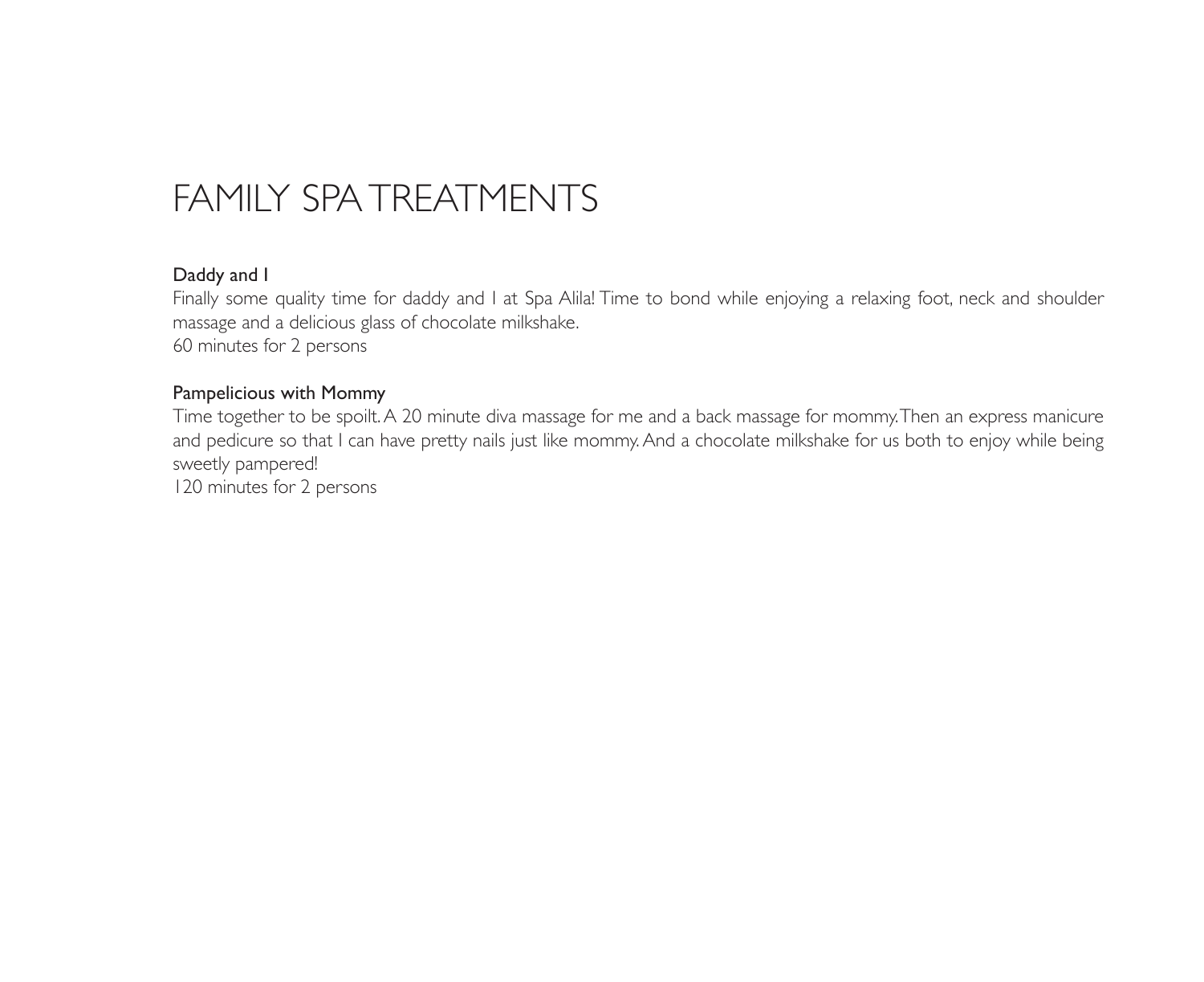# SPA ETIQUETTE

#### Arrival

Try to be early! Kindly arrive at least 15 minutes before your treatment is scheduled. A late arrival means less spa time.

#### **Cancellation**

Reservations canceled within 8 hours will be subject to a charge of 50% of the listed price. Treatment times may be changed subject to the approval of our Spa Host.

#### Spa Attire

Please wear comfortable attire. Robes and disposable underwear will be provided. You may choose to wear your underwear or swim-wear during your spa treatment.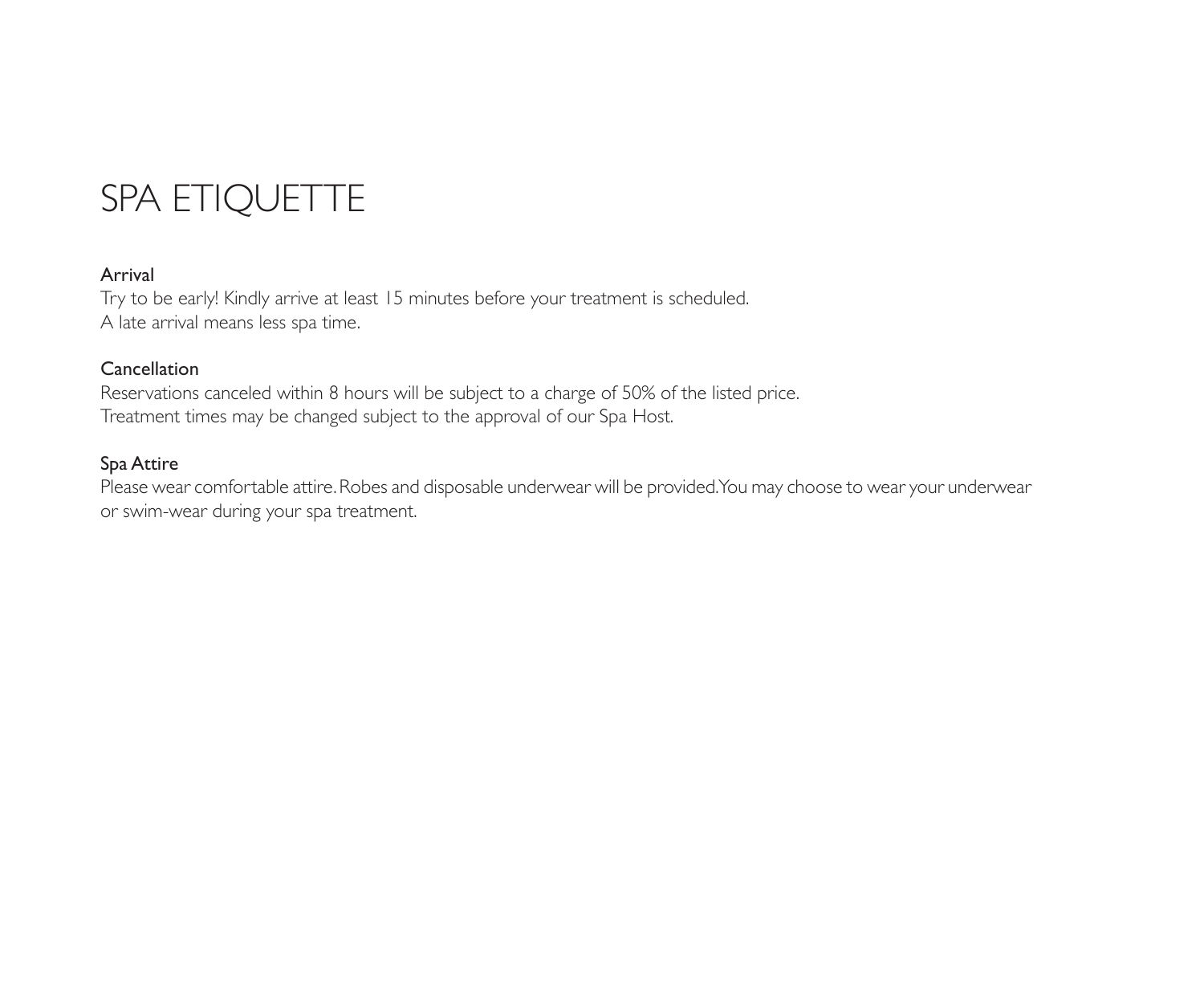#### Gentlemen

Gentlemen, if you have chosen a facial, please shave before the treatment, although not essential but definitely beneficial.

#### Mothers-to-be

We have our very own blend of "Mother-to-be" massage oil and modified therapeutic treatments specially for expecting mums.

#### Allergies

Our Spa Host will ask you regarding any health-related issues or known allergies. Simple patch tests will be performed before conducting any treatment to ensure the selected product is right for you.

#### **Products**

All products used throughout Spa Alila are 100% natural, free from synthetic preservatives and additives.

#### Continued Glow

To continue your spa regime at home, our complete range of 100% natural products and testers are available within the Alila Living and Spa Alila retail stores.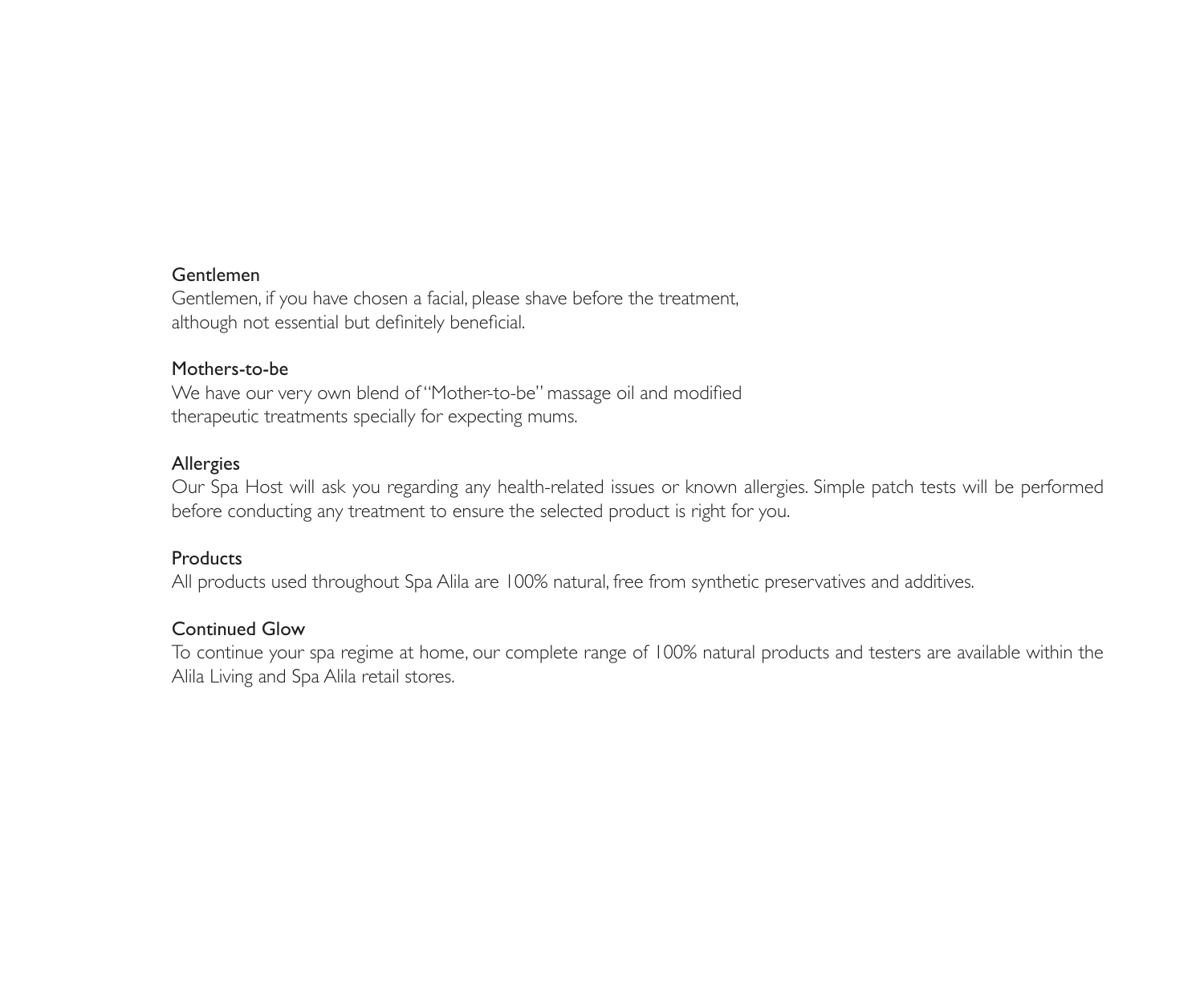### الحساسية

لدينا كادر متخصص في هذا المجال سيعتني بكافة النواحي المتعلقة بصحتك او أي نوع من أنواع الحساسية لديك كما سيتم تنفيذ اختبارات بسيطة باللصقات قبل البدء باي عالج لضمان أن المنتجات التي تم اختيارها تناسبك تماما .

## المنتجات

جميع المنتجات المستخدمة فم سبا أليلا طبيعية ٪100، خالية من المواد الحافظة الاصطناعية والمواد المضافة .

## مواصلة التألق

لمتابعة النظام الصحي الذي بدأته في المنتجه في بيتك يمكنك االختيار من بين مجموعة كاملة من المستحضرات الطبيعية من مستحضرات "أليال ليفينج" المتوفرة في المتجر التابع للمنتجع .

## الرجال

اذا كنت قد اخترت علاجات الوجه فيرجص الحلاقة قبل العلاج رغم أن ذلك ليس شرطا أساسيا ولكنه سيكون مفيدا للغاية .

## النساء الحوامل

لقد طورنا فمي المنتجع مزيجا خاصا من زيت التدليك الخاص بالنساء الحوامل والعلاجات المعدلة خصيصا لتناسب الحوامل .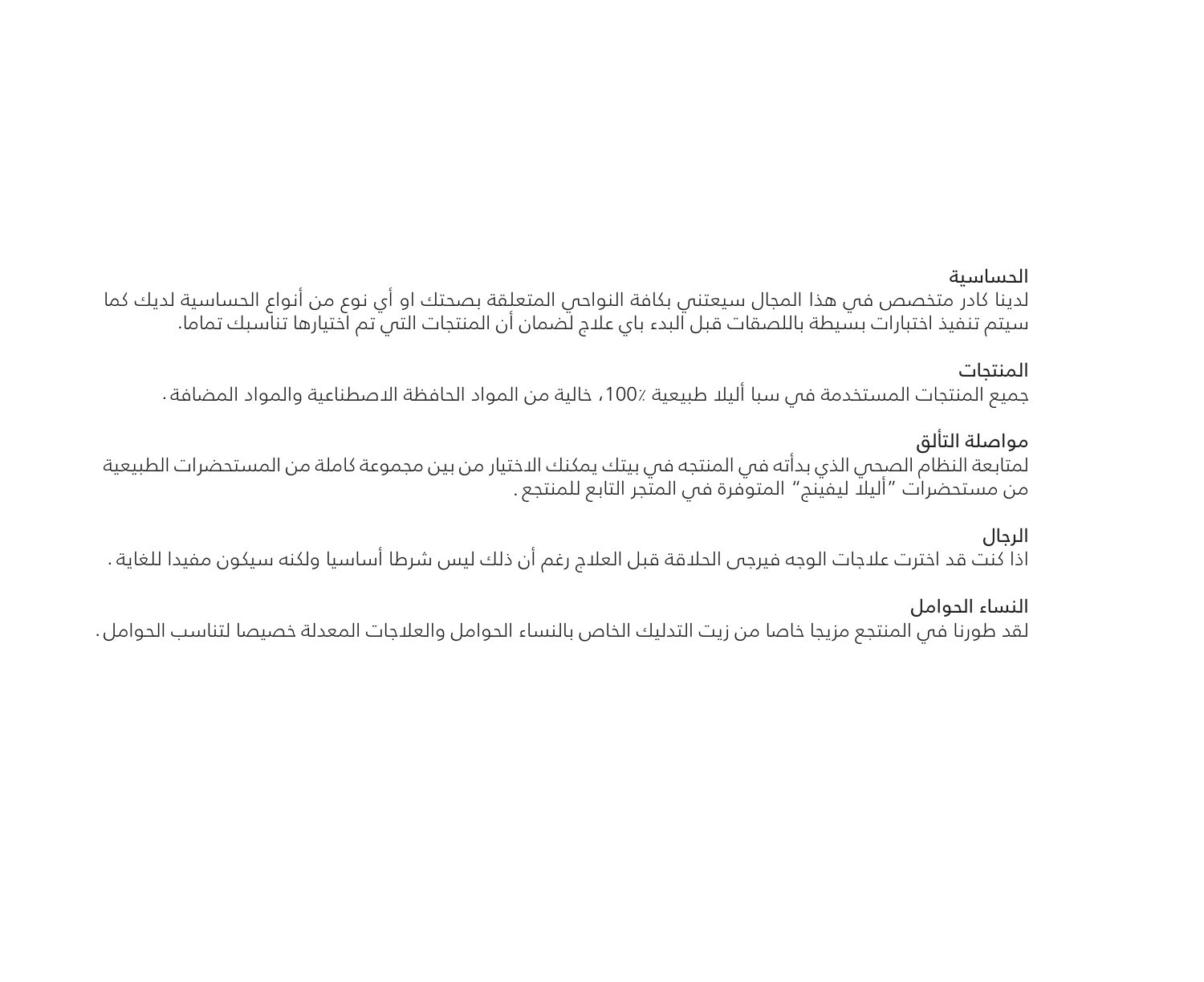# القواعد المتبعة في المنتجع

#### الوصول

يفضل الوصول للمنتجع فى وقت مبكر ويرجى الوصول قبل 15 دقيقة على الأقل من موعد العلاج. الوصول المتأخر يعنب وقت علاج أقل .

#### اإللغاء

تخضع الحجوزات الملغاة خالل 8 ساعات لرسوم بنسبة 50٪ من السعر المدرج. قد يتم تغيير أوقات العالج بعد موافقة مضيف السبا الذي سيعتني بك .

## قواعد اللباس فى المنتجع

يرجى ارتداء مالبس مريحة. وسيتم توفير رداءا والمالبس الداخلية لمرة واحدة. كما يمكنك ارتداء مالبسك الداخلية أو ملابس السباحة أثناء تلقص العلاج فص المنتجع .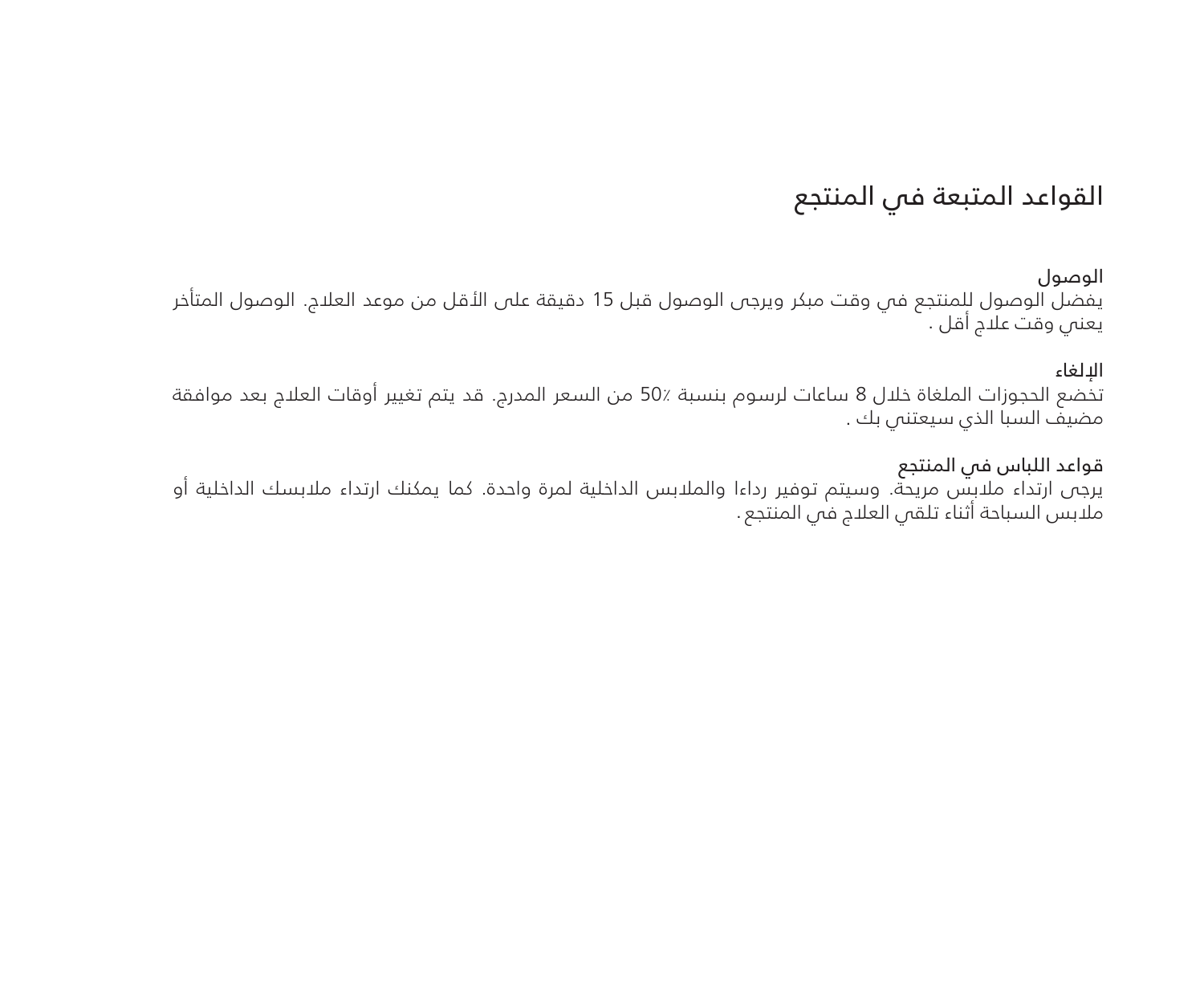# تجربة المنتجع مع األطفال

ان زيارة المنتجع للحصول على االسترخاء والدالل أمر رائع بال شك ولكن مشاركة هذه التجربة مع أطفالك ستكون أروع بكثير وتعتمد العالجات في منتجع أليال على المنتجات الطبيعية بالكامل كما يقدم خبراء المعالجة لدينا جلسات تدليك لطيفة تدغدغ الحواس حيث تلّقوا تدرّيبا متخصصا لضمان حصول أطفالكم على تجربة لا تنسى في المنتجع .

## التدليك الخاص باألطفال

عالج تدليك ناعم ومفيد ومغذي لرفاهية أطفالكم من اجل شعور بالصحة والعافية واسترخاء ليس له مثيل يشمل هذا العالج حماما للقدمين لفقاعات الخزامى والتدليك الناعم بزيوت جوز الهند ليمنح أطفالكم متعة ال حدود لها مناسبة لألعمار من ٦ - ١٢ سنة ٤٥ دقيقة .

### العناية بالقدمين أو الأظافر للأطفال

نسخة مليئة بالفن والمرح من عالج العناية باليدين المخصص للكبار والذي يتميز به المنتجع صممت خصيصا لألطفال الصغار حيث يتم نقع أصابع اليدين أوالقدمين للأطفال فى الفقاعات المنظفة وبعد تعقيم الاظافر وتقليمها وتشذيبها يوضع عليها خليط مرطب من العسل والشوكوال وأخيرا توضع اللمسة النهائية من طالء االظافر "أوبي" أو يمكن االختيار من بين نشكيلة التصاميم الفنية المختارة لطلاء الاظافر. يقدم معه البسكويت ومخفوق الحليب والشوكولا . مناسبة لألعمار من ٥ - ١٢ سنة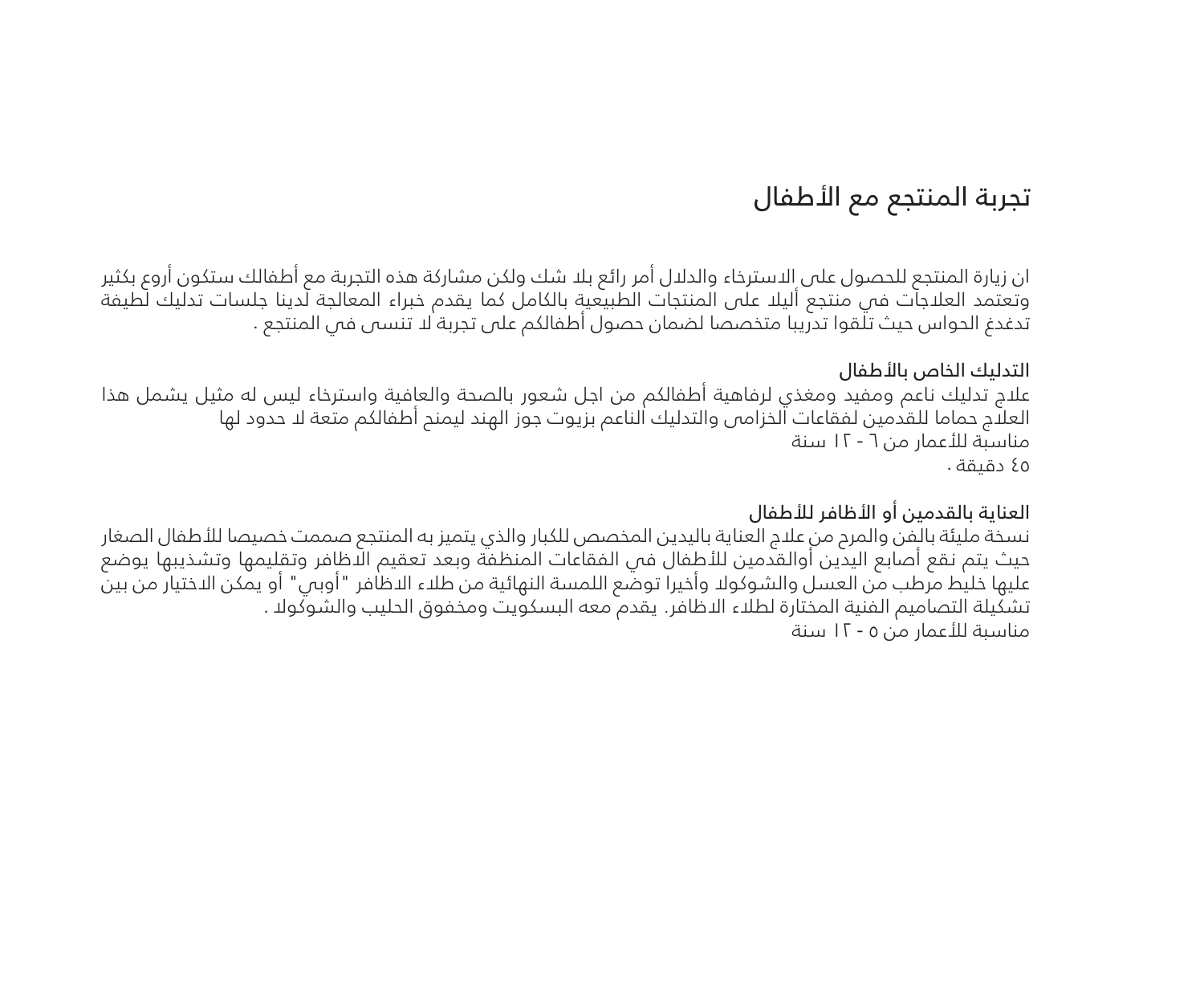# سبا الأسرة

أبي وأنا اخيرا بعض الوقت الممتع مع ابي في سبا اليلا! حان وقت تقويت الترابط. إستمتاع مريع بتدليك للقدم والرقبة والكتف وكأس لذيذ من الحليب مخفوق بالشوكوال۰ 60 دقيقة لشخصين

دالل مع األم احضى ببعض الدالل. تدليك لمدة 20 دقيقة لي ولظهر أمي. بعد ذلك عناية ألظافر اليدين والقدمين ألحضى بأظافر جميلة تماما مثل أمي. بينما نتدلل نستمتع بشرب الشوكالتة المخفوقة بالحليب۰ 120 دقيقة لشخصين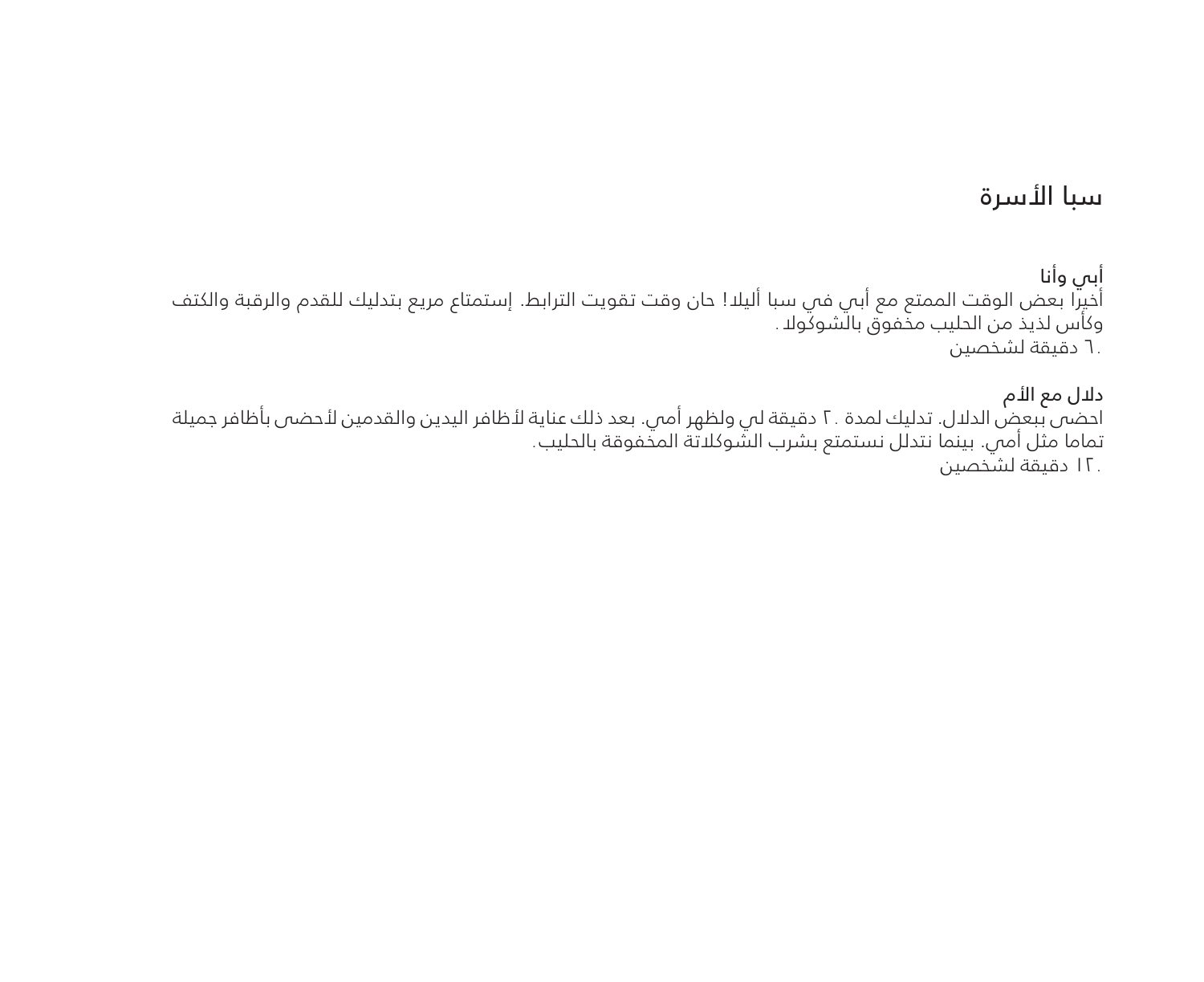# االستشفاء - نصف يوم من العناية بالصحة

دلل نفسك لمدة نصف يوم من التجديد البدني، عالجات التجميل القديمة والعيش الصحي. تحسين التوازن الخاص بك، ورفع معنوياتك مع التغذية الشاملة . لمدة ٧٥ دقيقة

> ابتكر عالما من الرفاهية خاص بك ٣ ساعات من العالج مع وجبتي غداء صحية

اختيارات العالج :تدليك بالينيزي، تدليك بالحجر الدافئ، التدليك التايالندي، شيرودارا ٩٠ دقيقة

ريفلكسولوجيا، مانيكير، باديكير، عالج الوجه النساء أو الرجال، العناية بالشعر ٦٠ دقيقة

> بخار الأعشاب، لولور الجسم، فرك الجسم لمدة ٣. دقيقة ٣ ساعات من العالج مع وجبتي غداء صحية ٤ ساعات من العالج مع ٣ وجبات غداء صحية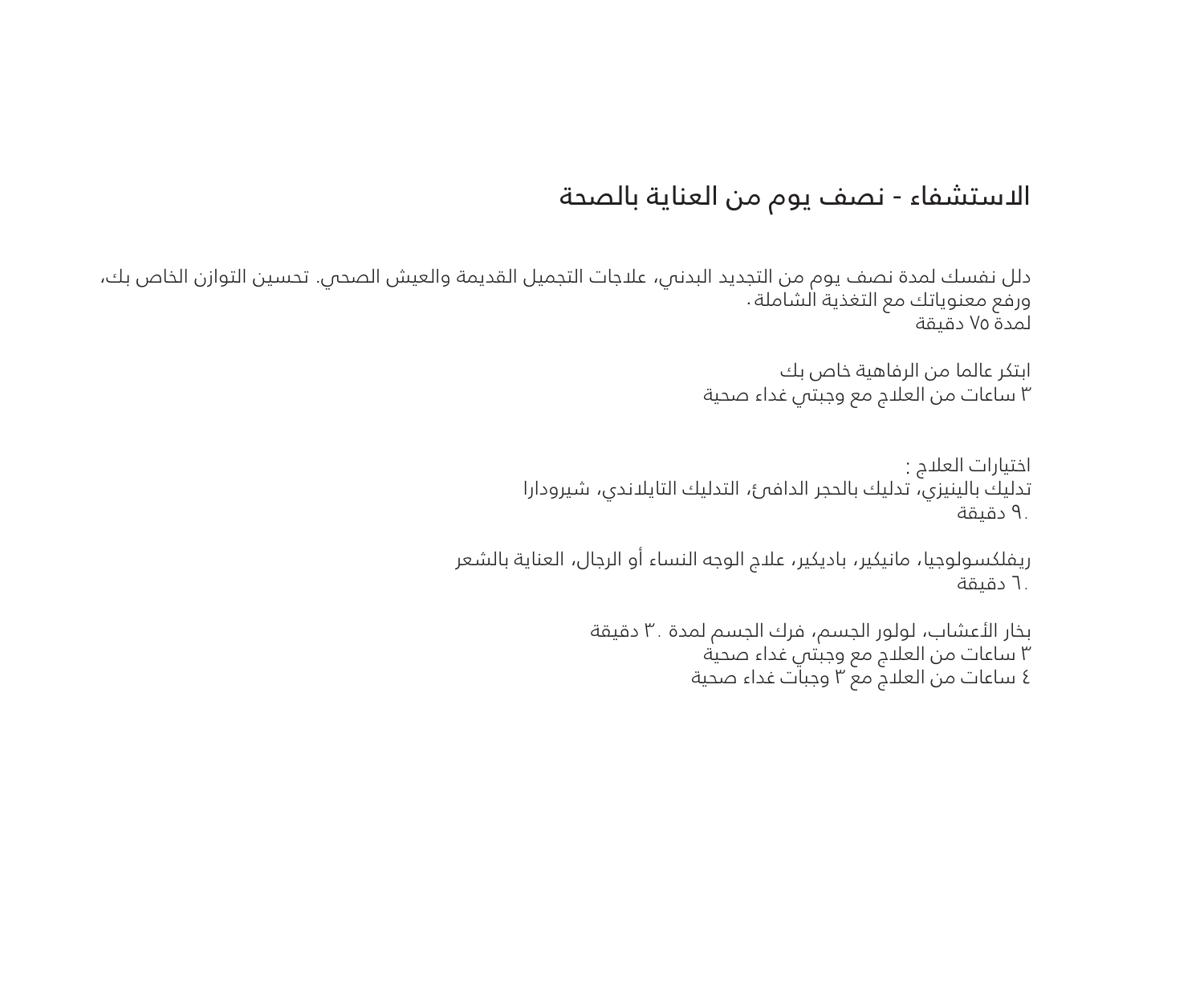## العناية برشاقة الجسم

حافظ على رشاقتك فى صالة الألعاب الرياضية المجهزة تجهيزا كاملا بأحدث الالات الرياضية والمفتوحة على مدار 24 ساعة .

حصص اليوغا

نتوفر دروس مجانية فص اليوغا، يرجص الاتصال بمركز سبا لتحديد التوقيت المناسب ·

دروس اليوغا الخاصة تتوفر دروس اليوغا الخاصة لما لا يقل عن ٤ ضيوف، يرجى الاتصال بخدمة الكونسيرج بالمنتجع لمزيد من التفاصيل. ٦٠ دقيقة | ٤٣ ل٤ أشخاص

يرجص الحضور إلىي الصف فمي الوقت المحدد وتجنب الوجبات الثقيلة قبل ساعتين من ممارسة اليوغا الخاصة بك .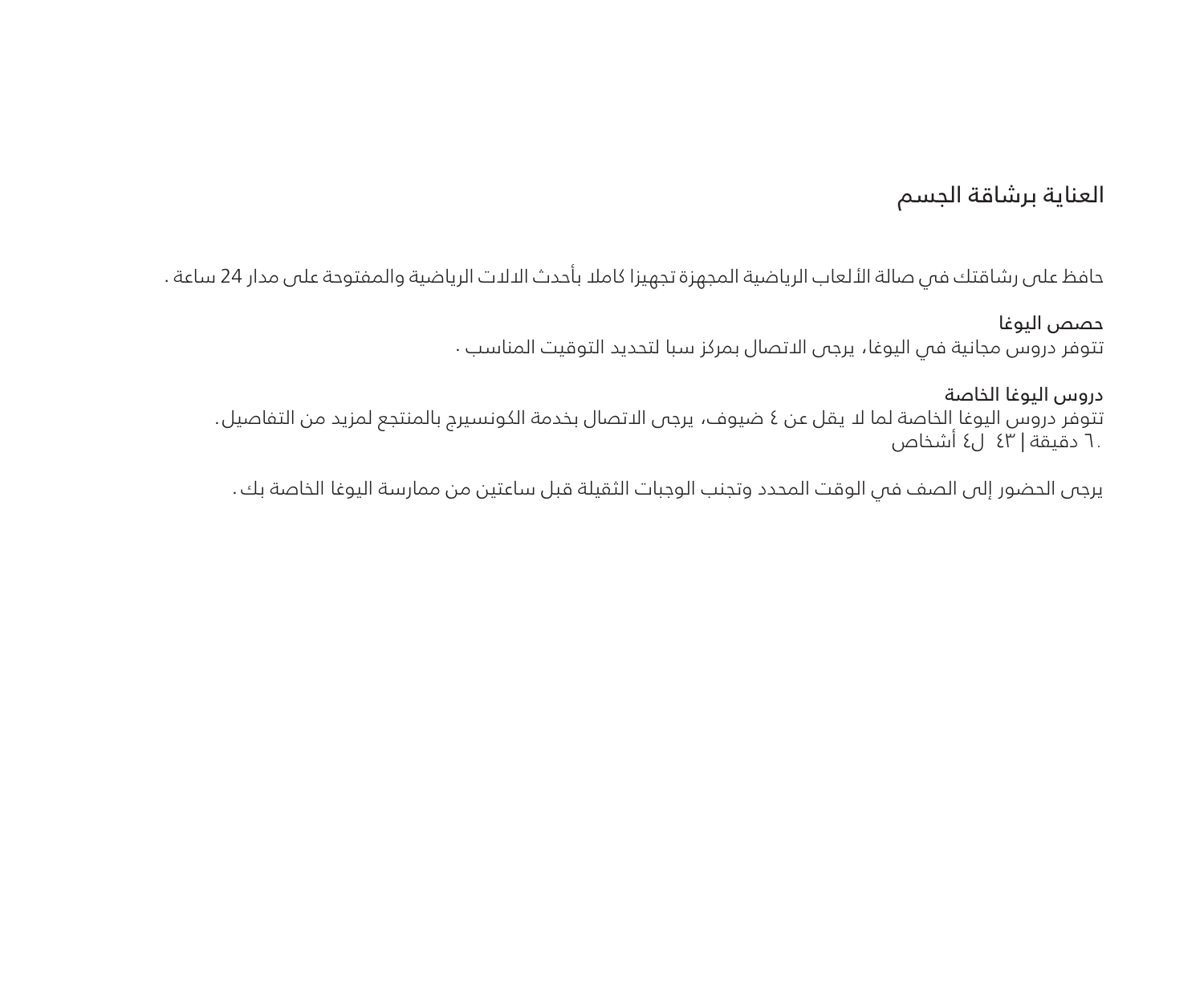## الحمام المنعش

ال توجد متعة تضاهي التمدد في حوض االستحمام للحصول على استرخاء عميق مع تجديد خاليا جسمك يمكنك االختيار من بين تشكيلتنا المتميزة من خيارات االستحمام الفاخرة والمصممة لتساعدك على التخلص من السموم وتساعد عضالتك على االسترخاء .

> مزيج منعش من الزيوت العطرية زيت جوز الهند البكر الممتاز بتالت الورود رغوة استحمام بأزهار الحمضيات زجاجة من الشامبانيا الفاخرة من المنتجع

الحليب والورود مناشف دافئة لترطيب الوجه برائحة أزهار الحمضيات زيوت الورد العطرية وماء الورد زيت جوز الهند البكر منقوع الحليب كامل الدسم عالج الوجه بالمصل الغني بفيتامين "سي" النقي قطعة لذيذة من كعكة الشوكوال

> وينتر بلوز كمادات عشبية ساخنة الزنجبيل الطازج والعسل والليمون والشاي مزيج مرطب من الزيوت األساسية المستخلصة من العرعر والتوت أملاح الاستحمام التبي تساعد على التخلص من السموم زيت جوز الهند البكر الممتاز الشوكوال الداكنة والتوت حبات التوت المشكل مع الشوكوال الداكنة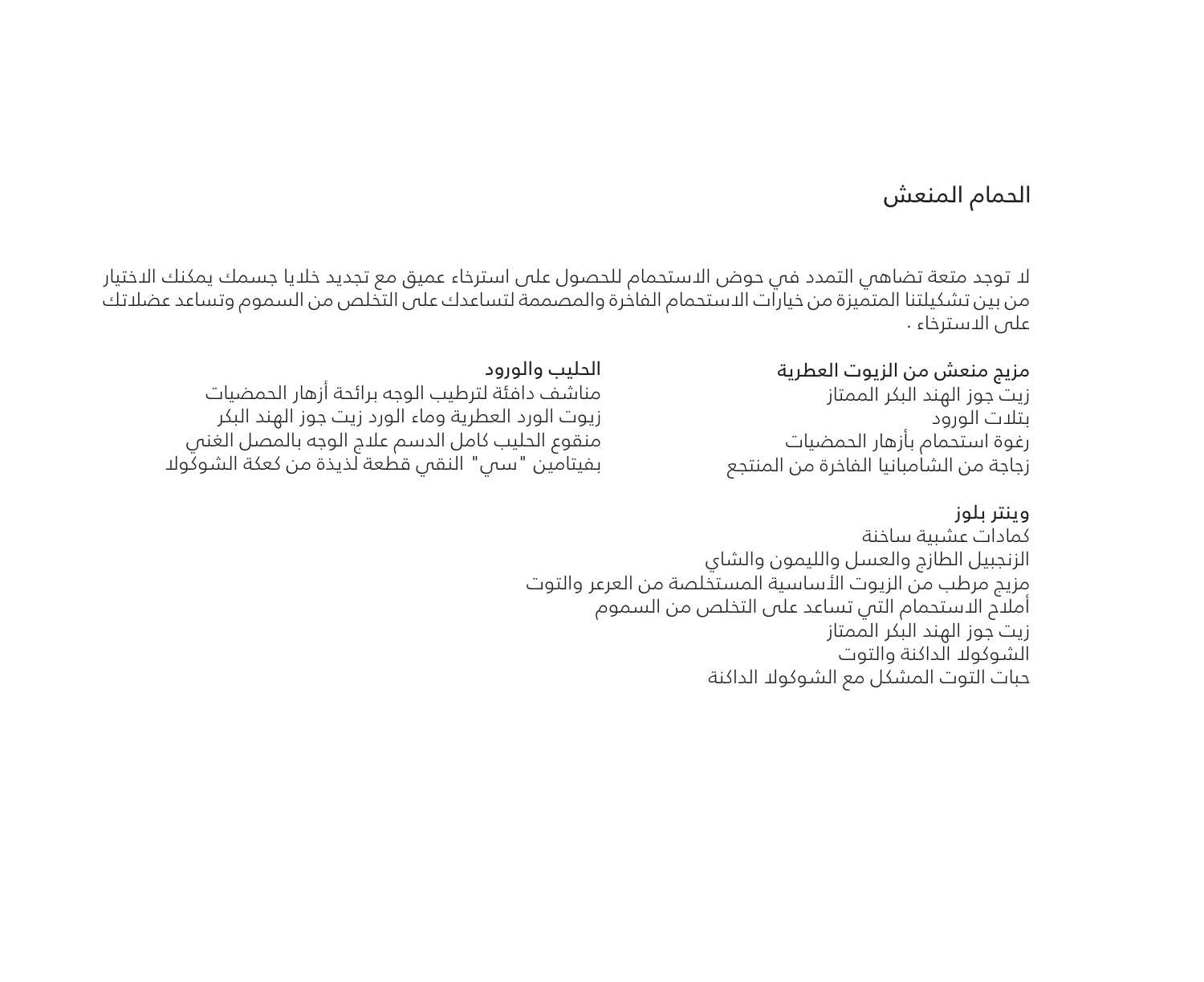إزالة الشعر بالشمع يقدم لك خبراء العالج لدينا أحدث تقنيات إزالة الشعر بالشمع باستخدام شمع العسل الطبيعي واكليل الجبل ومنتجات طبيعية اخرى فيضمن لك المتعة والنظافة فمي كل علاج .

> إزالة الشعر للنساء الوجه الساقين تحت االبط منطقة البيكيني

إزالة الشعر للرجال الصدر البطن الظهر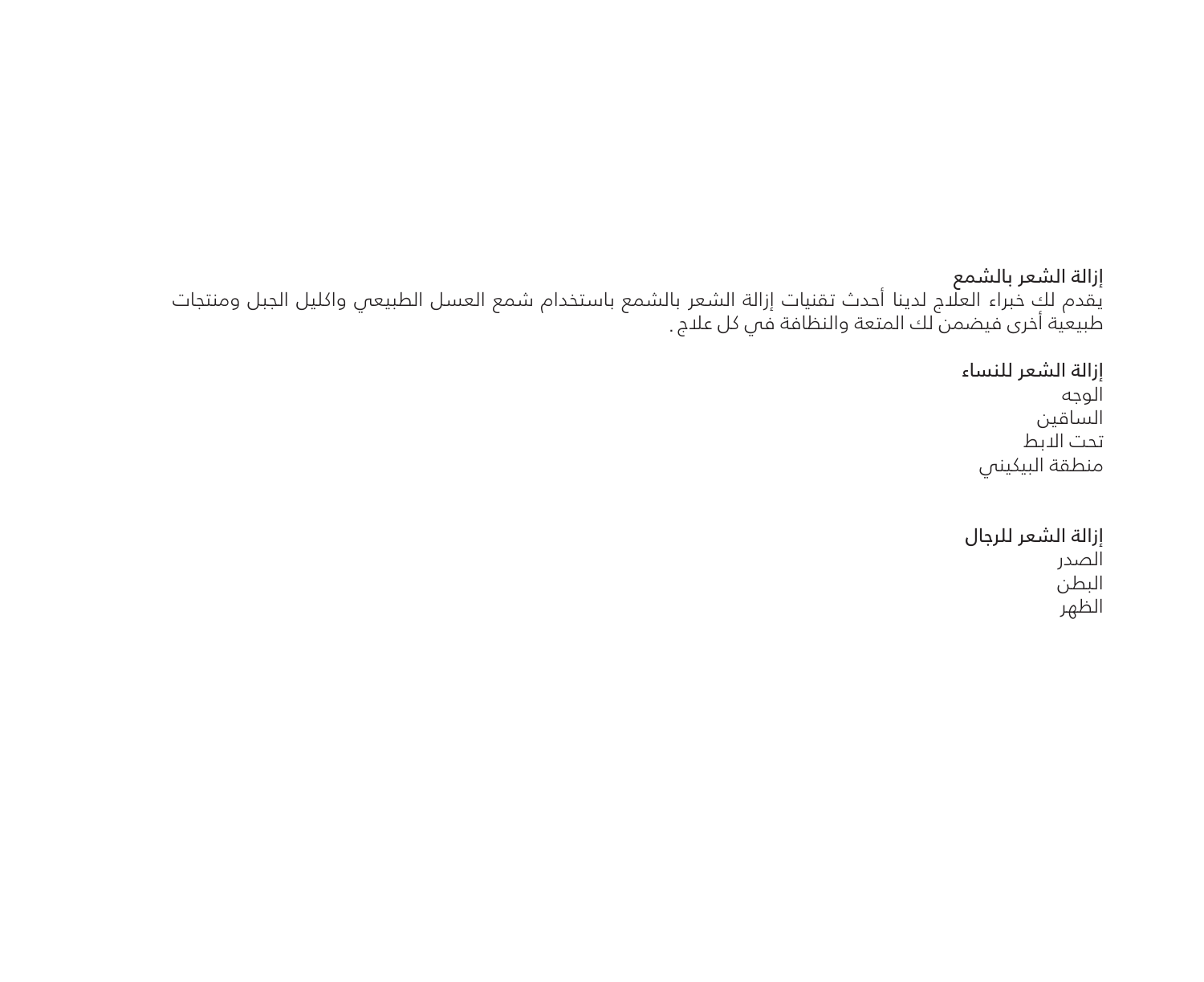# الميزات العالجية االضافية

أضف شيئا مميزا الى رحلتك الى المنتجع مع أي من هذه التجارب العالجية .

الوجه تدليك منشط ومرطب للوجه ٢٠ دقيقة

التدليك الظهر القدمين اليدين، الذراعين، الرقبة والكتفين ١٥ دقيقة

دعك الجسم تم اختيار هذه الخدمة من عناصر المنتج القابلة لالستبدال ومصممة خصيصا الحتياجاتك . ٣٠ دقيقة

الباقات الشخصية يرجص الاستفسار من مضيف مركز سبا لمساعدتكم فمي إبتكار تجربة المنتجع الصحص التص تفضلونها .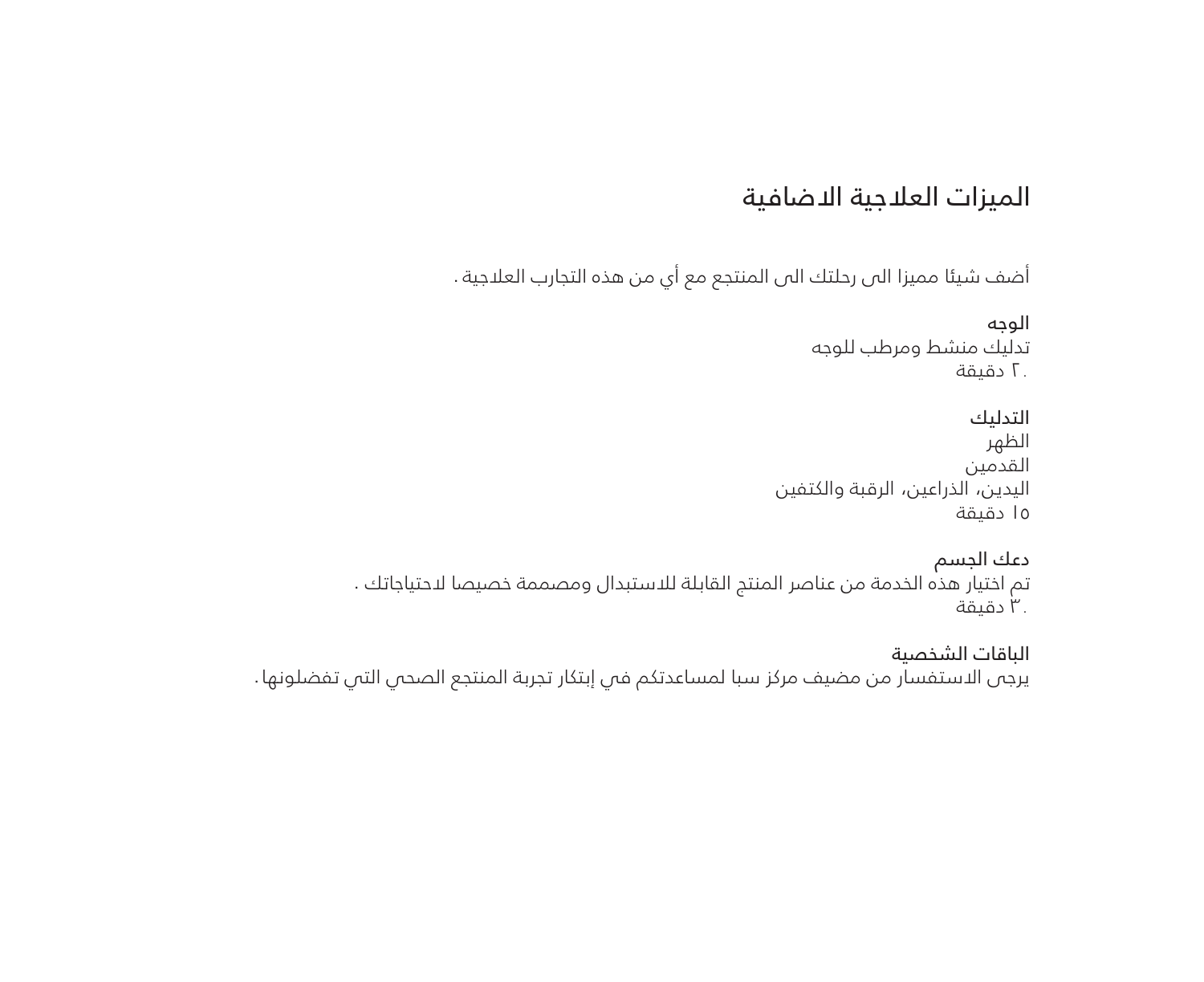# المنتجات القابلة للتبديل صممت خصيصا لعافيتك

فرك البشرة رقيق ولطيف - األلوة فيرا وخيار وكلوروفيل عميق وداكن - القهوة وجوز الهند والكاكاو مريح ومطهر - الزنجبيل، عشبة الليمون والبرتقال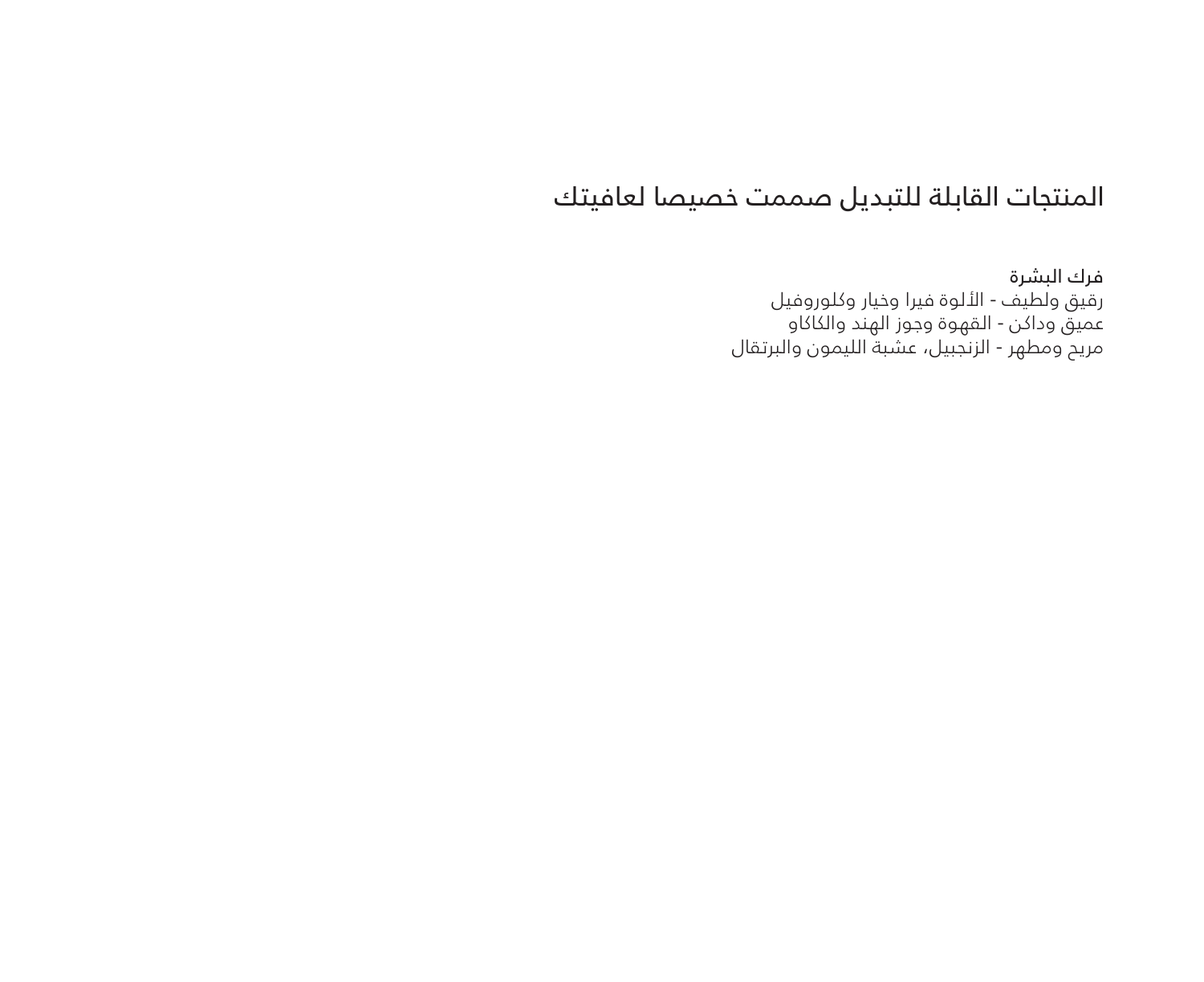# ابتكر رحلتك الخاصة نحو توازن متجدد

يراعي أسلوب أليال خصوصياتك وتميزك فيتيح لك منتجعنا مرونة لتصمم عالجك بنفسك بما يتناسب مع احتياجاتك الشخصية مع االستفادة من استشارة المضيفيين في المنتجع استمتع بوقتك وحريتك بتصميم تجربتك باستخدام برامج العلاجات المعدة مسبقا كدليل لك. واختر من مجموعة من المنتّجات القاّبلة للتبديل والميزات العلاجية الإضافية .

## طقوس الجمال الباليزي

يعد علاج "لولور" البالينيزي علاجا قرويا تقليديا تعود جذوره الى مزارع الأرز فى بالى وقد توارثته الأجيال فبات معروفا كعلاج طبي تقليدي ويعتقد انه يساعد على تدفئة الجسد وتخفيف الم المفاصل والمساعدة على تعافى البشرة المظطربة والمترهلة وتحتوي هذه الوصفة التقليدية على خشب الصندل وبذور الشمر وبذور نبتة ستاراني والعود والحلبة ليصبح بمثابة دواء قوي ويتضمن هذا العالج ٦٠ دقيقة من التدليك البالينيزي ودهن الجسد بالولور ووضع قناع مطري على الجسم وقناعا لتفتيح بشرة الوجه .

١٢٠ دقيقة

### التنظيف بالتقنية الخاصة بالمنتجع

نستلهم من تقاليد عمان القديمة فنمزج مجموعة من الأعشاب المحلية والزيوت الأساسية مع اللمسات الرقيقة ل*ا*نامل معالجنا الشافية صممت هذه التجربة التي تستمر ساعتين الراحة الفكر واسعاد الروح. والتخلص من التوتر المتراكم اذ يبدأ هذا العلاج مع مزيج من الأعشاب التي تنقى الرئتين وتفتح المسامات وترخى العضلات يليه تدليك خفيف يركز على مناطق التشنج والتوتر المعقدة فينعم بالك باالسترخاء والراحة على صوت دقات االناء المعدني الشبيهة بقرع االجراس التي يحدثها معالجنا وتنتقل معها الىٰ حالة من السكينة وينتهى العلاج مع حمام جاكوزي لمدة . ٢ دقيقة . ١٤٥ دقيقة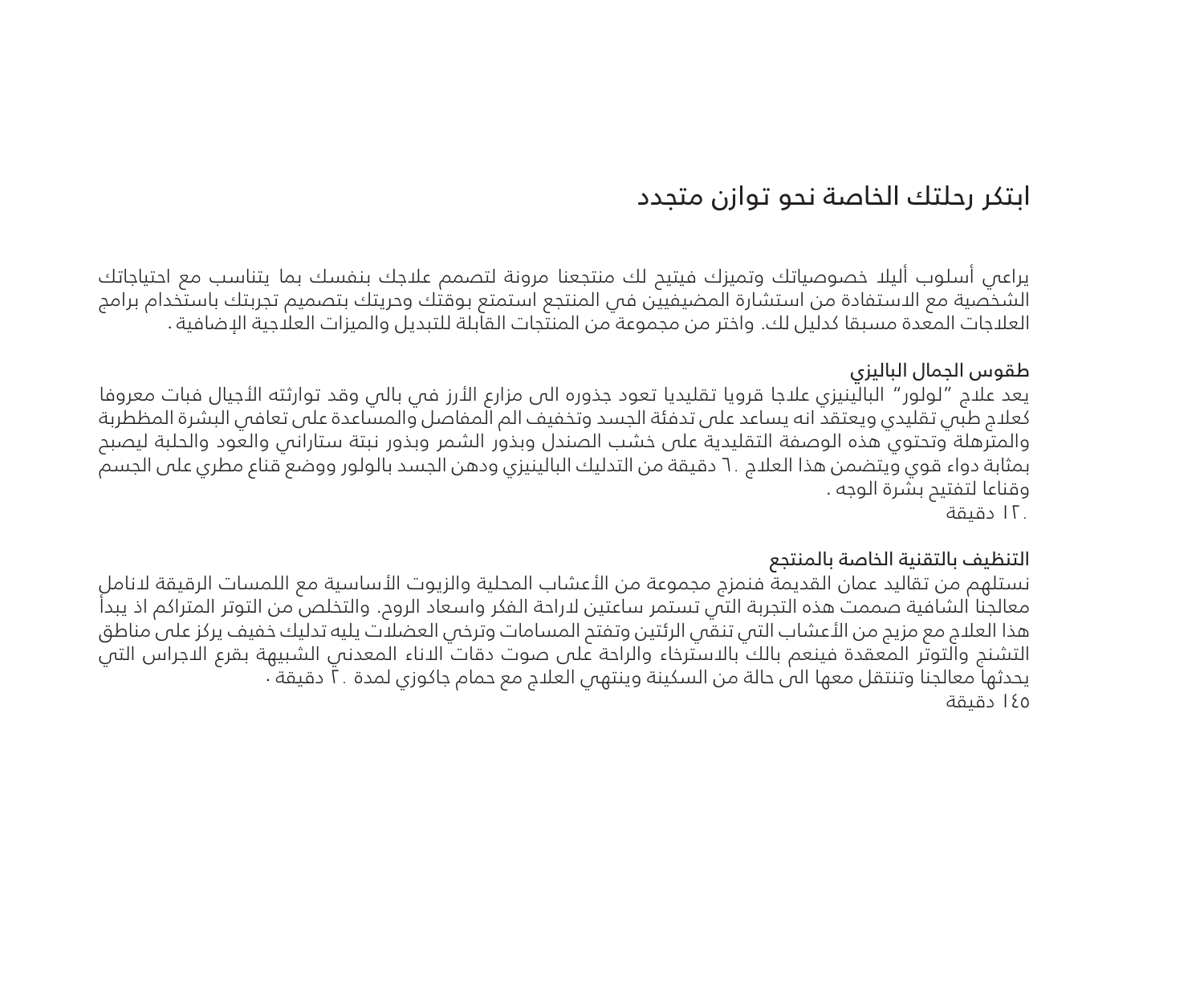### الوصول الى ذروتك

جدد طاقتك مع هذا عالج التنشيط. يتم تطبيق تقنيات التدليك باالبر على باطن القدمين واليدين، والرقبة والكتف وفروة الرأس التدليك بالزيوت المرطبة وستشعر على الفور بشحنة من الطاقة المتجددة .٦٠ دقيقة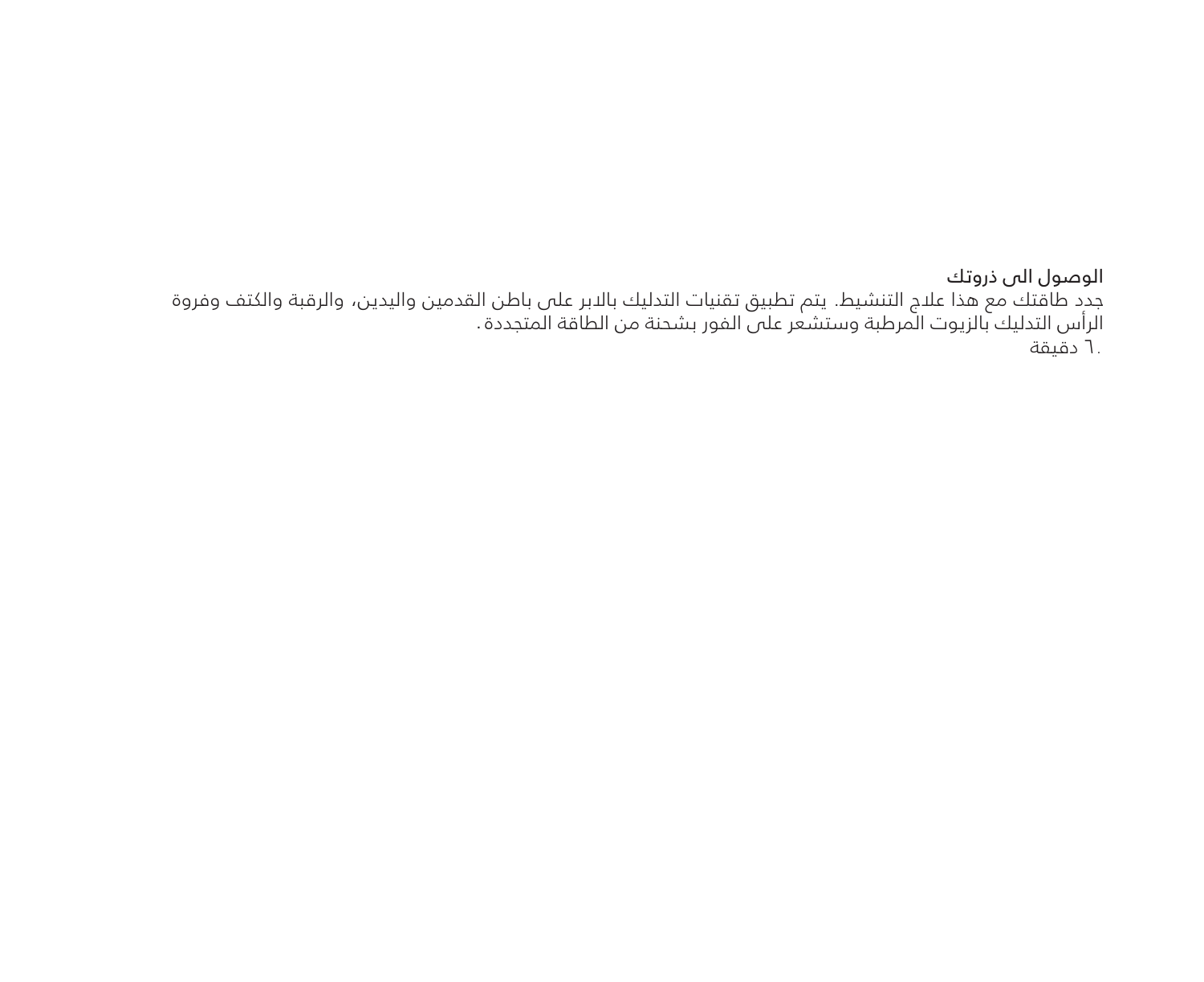### سبا اربور

أعد سبا أليلا ثلاثة علاجات خاصة جدا للاستمتاع بالخصوصية والهدوء فى منتجع سبا أربور. يمكن الاستمتاع بالعلاجات بشكل فردي أو مع رفيق على حافة الوادي مع إطاللة على الممر. ال تفوت فرصة االنغماس في هذه التجربة الفريدة من نوعها فمي الهواء الطلق علم حافة الأرض .

## على الحافة

باستخدام مزيج من جوز الهند البكر واللبان وزيوت تدليك الفانيليا، خلطة غنية في رفع مستوى خصائص العناية بالبشرة، وهذه التجربة تجمع بين التدليك المهدى الرائع مع ضغط عميق مركز على الساقين، أسفل الظهر والكتفين. وهناك تقنية تايالندية لطيفة تزيل التوتر العالق، وتوفر لكم االسترخاء التام في تناغم مع الجبل .

- ٦٠ دقيقة
- ٩٠ دقيقة

## قلب الجبل

يأتيك بشكل طبيعي من القلب، وقد تم توارث هذا التدليك الخاص بكامل الجسم من جيل إلى جيل من المعالجين الباليزيين. يتم تسخير قوة الجبل من خالل أيدي المدلكة بضربات طويلة تتدفق لتخترق الجسم عميقا لتخفف التوتر واإلجهاد، وتمنحك التوازن بين العقل والجسد والروح .

- ٦٠ دقيقة
- ٩٠ دقيقة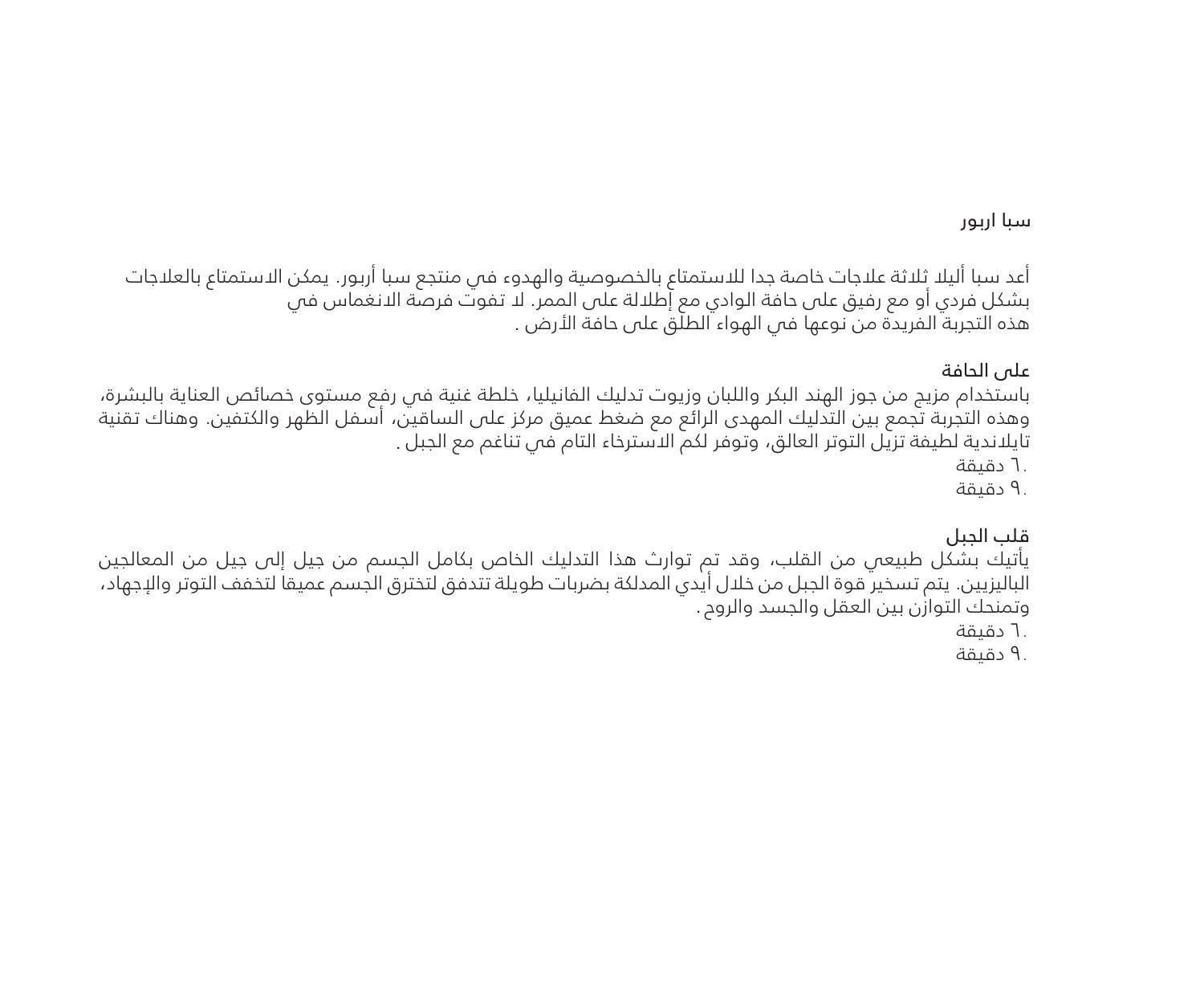# العالج باالصوات

العلاج التبيتى بتوازن الأصوات والاهتزازات

يعد العلاج التّبيتي بتوازن الأصوات وسيلة علاجية فعالة ومثبتة تستخدم الأصوات الاهتزازية للمساعدة على الحد من التوتر بعد الوعي ويولد شعورا بالسالم الداخلي فهو عالج نحو العافية والصحة األفضل وبرهن هذا العالج أيضا عن انه جزء جوهري من عملية الشفاء فهو يوفر نوعا من الطاقة الدوائية التي تفسح المجال النفسي للتعافي من االم اضطرابات التوتر والاكتئاب والتقلبات العاطفية وغيرها . ٦٠ دقيقة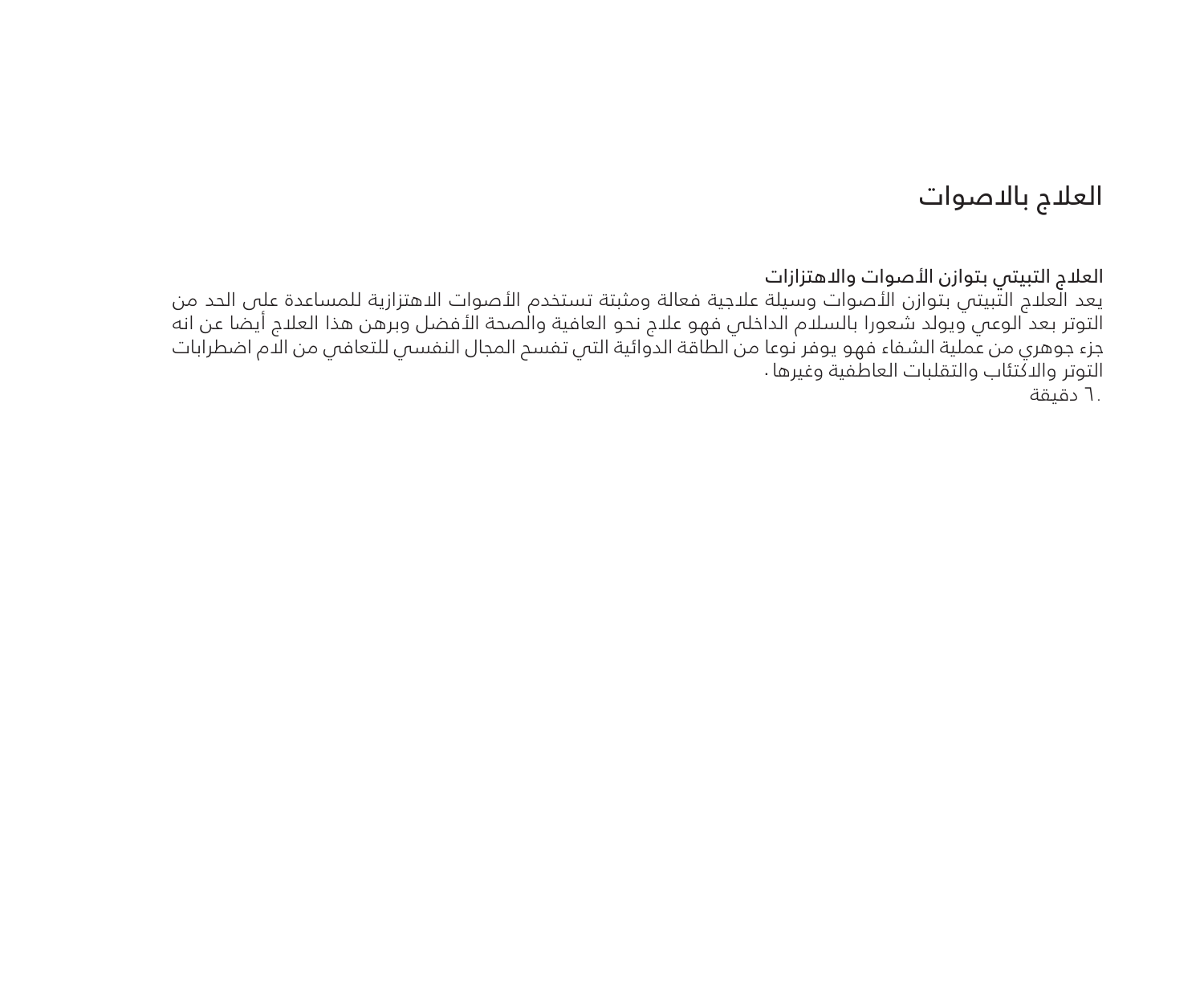#### شيرودارا

هذا العالج الهندي المتبع منذ خمسة االف عام يعيد اليك شبابك ويرفع من معنوياتك ويشعرك باالنتعاش والحيوية انعمي بالهدوء والسكينة فيما تريح جسمك وعقلك خلطة فريدة من الزيوت الطبية الدافئة تدخلك في حالة من االسترخاء التام عالج "شيرودارا" سيعمل على ارتخاء اعصابك ويحسن من وظائف المخ ويكسبك طاقة إيجابية ويساهم في استقرار مزاجك يبدأ هذا العلاج الحالم بتدليك بالضغط بطريقة "ايورفيدا" ينسيك اجهاد وضغط الحياة اليومية . ٩٠ دقيقة

تدليك اليوغا

يعتمد على أساسيات التدليك التايالندي لعدة قرون لتحقيق التوازن للجسم والعقل والطاقة ويجتمع فيه عناصر الحياة الأربعة المتجسدة في الأرض والماء والنار والهواء هذه التجربة الفريدة التي لا حاجة فيها لاستخدام الزيوت فهي عبارة على تدليك باستخدام االبهام والذراعين والركبتين والقدمين للضغط على نقاط معينة في الجسم وشده وهو تدليك يعيد الجيوية والطاقة للجسم ويرخص العضلات والمفاصل.

٩٠ دقيقة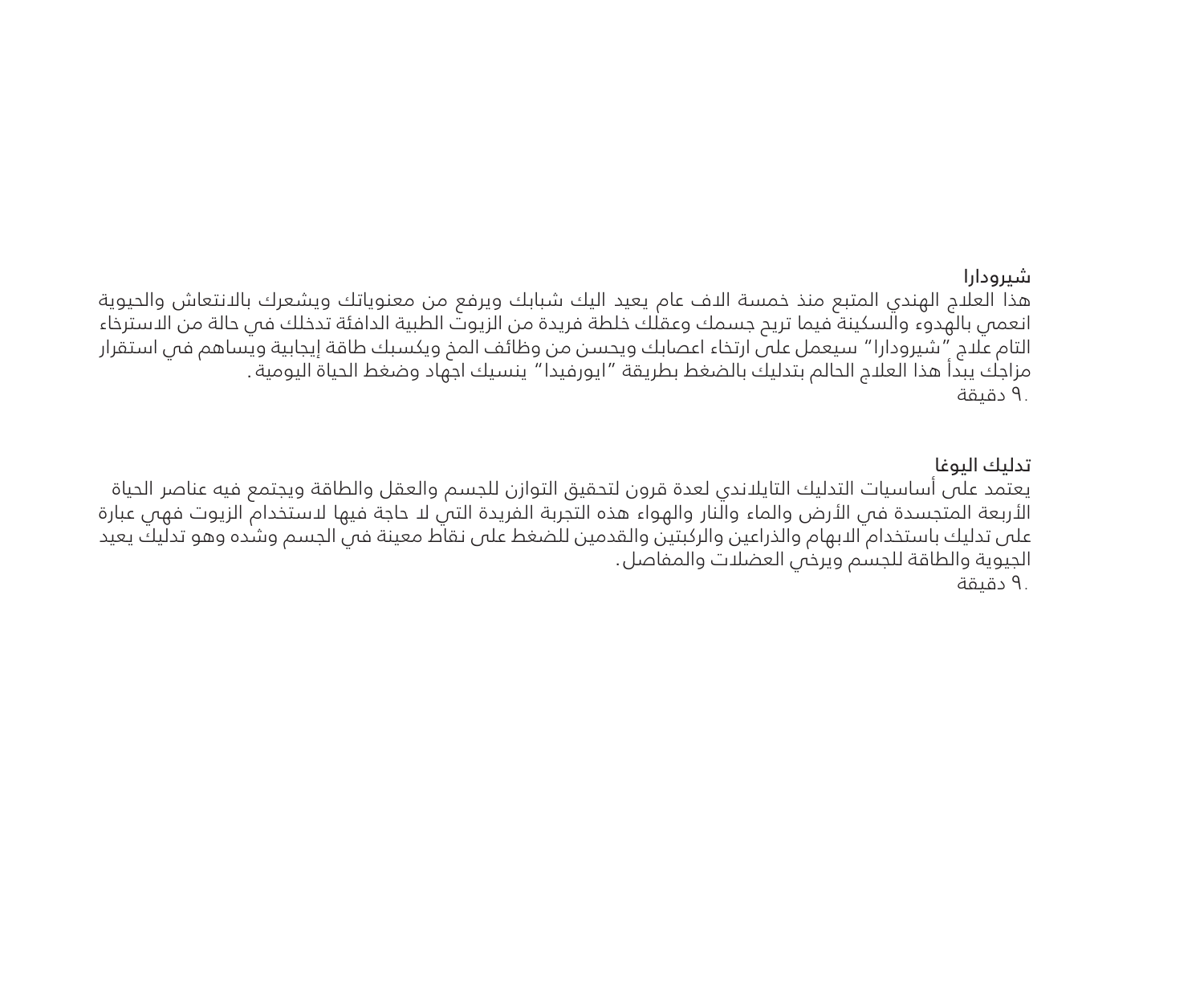### تدليك الحوامل

استريحي من المتطلبات الجسدية والعاطفية للحمل.ستخفف هذه المقاربة اللطيفة والمراعية لخصوصيتك من االنزعاج والتورم وتساعدك على الحد من الضغط اشعري بنفسك تنتقلين الى حالة من السكينة واالسترخاء عندما يستخدم معالجنا المحترف لمسات اخف تركز على المناطق الأضعّف في جسدك . ٦٠ دقيقة

## الحجر الدافئ

.

تجتمع قدرة اللمس العلاجية مع طاقة الأرض فى هذا التدليك الذي يساعد على استرخاء العضلات بعد البدء بحمام القدمين المميز لدينا تستخدم الحجارة النهرية الناعمة والمسخنة في التدليك بحركات متناغمة ومستمرة على الجسم لتزيل التشنج وتوضع الحجارة أيضا على نقاط طاقة مختلفة لتحفيز قدرات الجسم الذاتية على الشفاء . ٩٠ دقيقة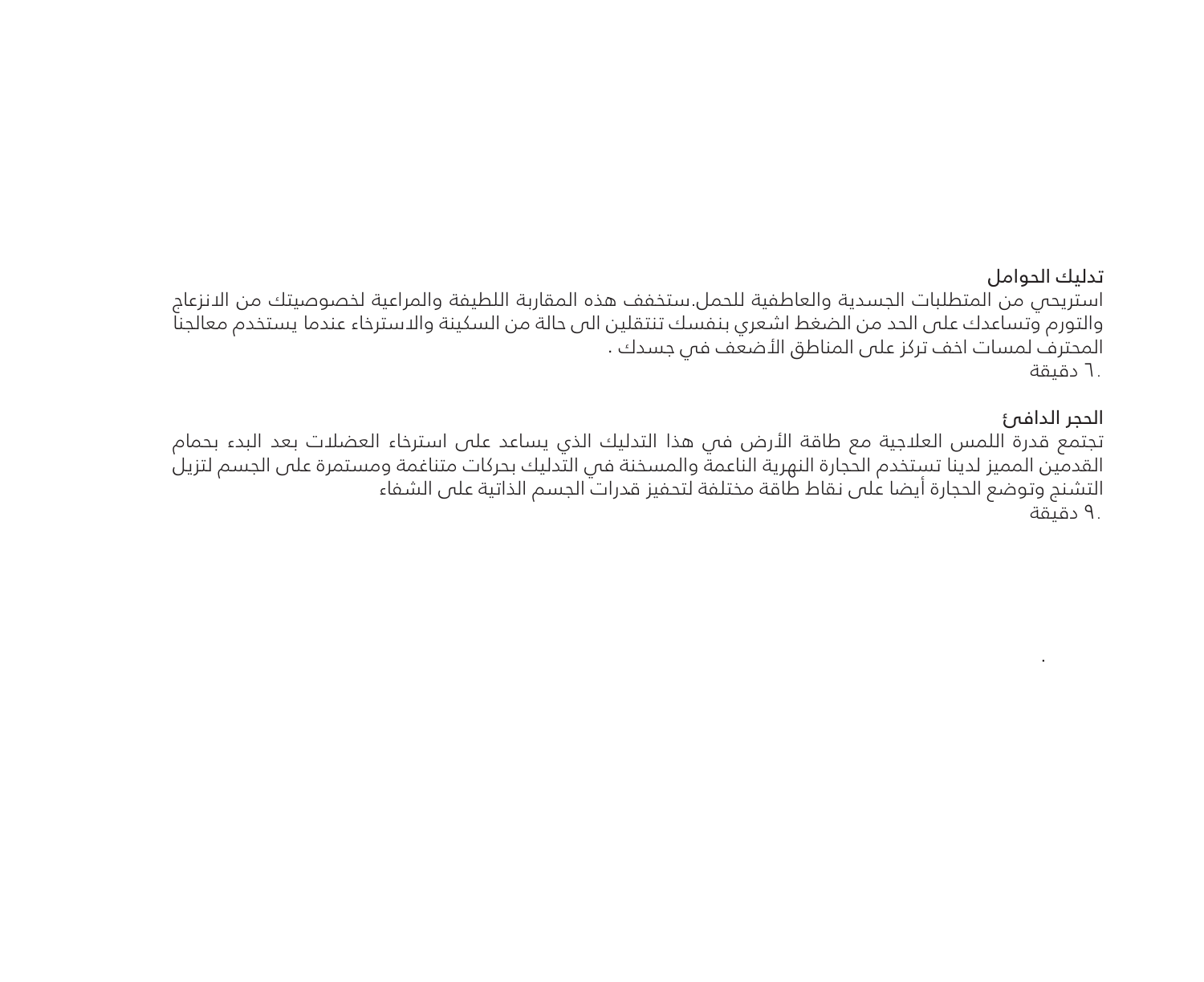### تدليك الجبل األخضر العادة الحيوية

تجربة السيمفونية البالينيزية المهدئة، لومي لومي وتقنيات التدليك السويدية يتم تطبيقها بدرجات متفاوتة من الشدة، جنبا إلى جنب مع عالجات السكتات الدماغية المتدفقة وحركات التمدد التايالندية. يستخدم في هذا العالج زيت اللبان العماني التقليدي، الذي نعتز به عبر الزمان لخصائصه المفيدة العديدة، لتخفيف وإصلاح وإحياء العضلات المتوترة والتعب ٦٠ دقيقة

#### الرفلكسولوجيا

ترتكز الرفلكسولوجيا على مفهوم تدفق الطاقة بحرية فى الجسم فى الحالات الصحية السليمة ووجود مناطق ارتكاز فى القدمين ترتبط بكل أجزاء الجسم ومنها األعضاء الحيوية. استرخ واستمتع بتدليك معالجنا الذي يستخدم درجات متفاوتة من الضغط على نقاط مختلفة من القدمين بواسطة االبهام واالصابع لتحرير تدفق الطاقة ومساعدة الجسد على عالج نفسه بنفسه۰

٣٠ دقيقة

٦٠ دقيقة

## ايادي واقدام سعيدة

وتستحق الأيدي والأقدام المجتهدة اهتماما خاصا. العلاج بالابر المطبق على نقاط محددة يوفر فوائد صحية فورية، بما في ذلك تخفيف الصالبة وتحسين حالة االصابع والمعصم من خالل مجموعة من الحركات، وتعزيز الدورة الدموية والحد من آالم المفاصل۰ ٤٥ دقيقة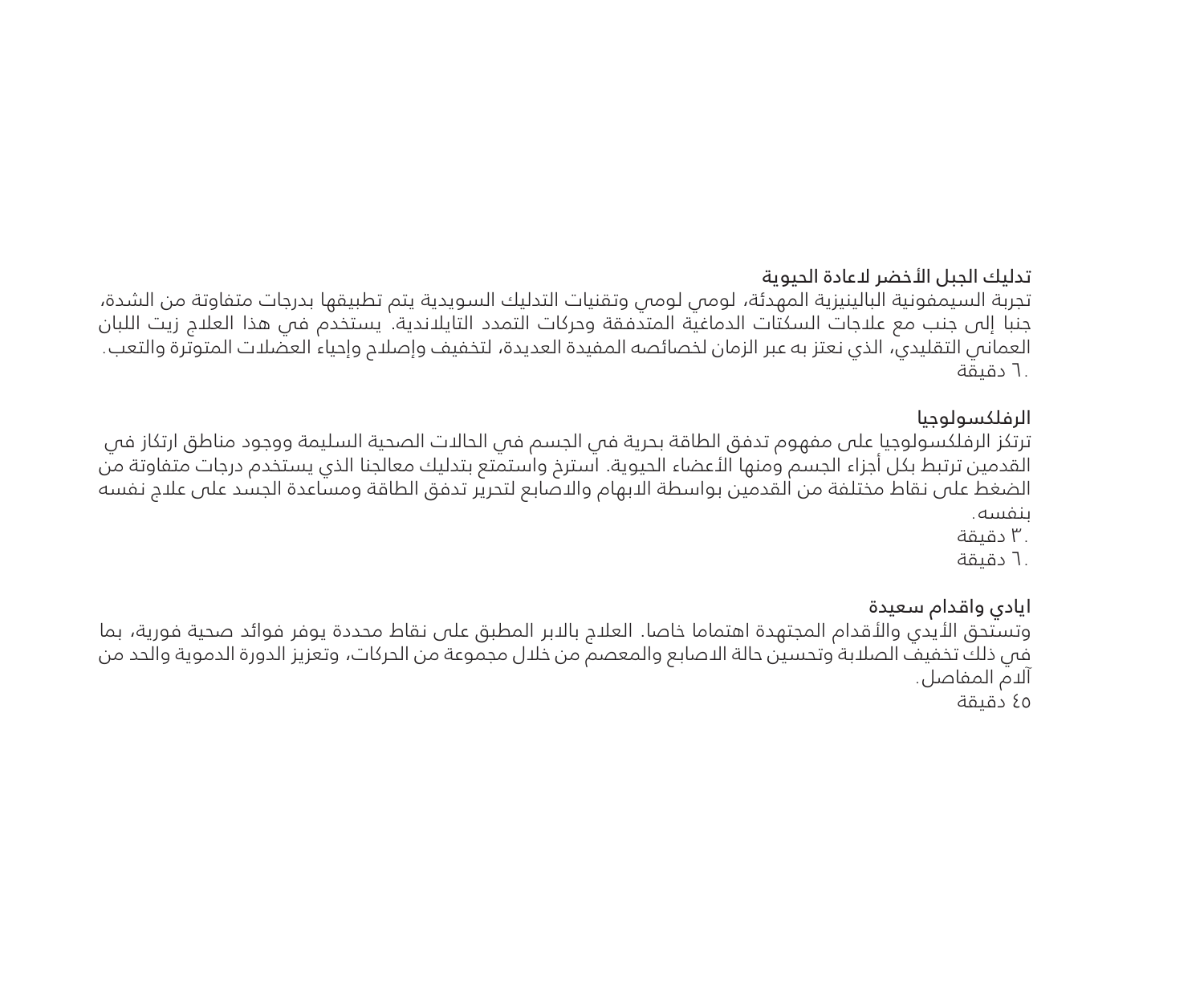# التدليك

نستفيد فم منتجع أليلا من مجموعة كبيرة من تقنيات التدليك الاسيوية والاروبية التم يمكننا تصميمها لتناسب احتياجات عافيتك الشخصية دع موظف المنتجع يساعدك على اختيار التدليك والزيوت المناسبة التي تلائم حالتك

التدليك البالينيزي

تخلى عن الشعور بالتوتر مع هذا العالج الباليزي القديم الذي يجمع بين التمطط الخفيف، والتدليكات العالجية الطويلة وفرك الجلد لتخفيف الم العضالت فتستخدم تقنيات التدليك عبر الضغط براحة اليد او االبهام لتخفيف التوتر القوي وتحسين تدفق الدم .

٦٠ دقيقة

٩٠ دقيقة

التدليك العالجي

اختبر صحوة جسدية كاملة مع مجموعة من تقنيات التدليك العالجية باستخدام التدليكات المتتالية بعمق وقوة متفاوتة فتساعد التدليكات البالينيزية الطويلة على التقنية اللمفاوية ودوان الدم بينما تعمل تقنيات األنسجة العميقة السويدية على تخفيف توتر وتشنج العضالت وتصلبها. وتستخدم تقنية العالج بالضغط اليدوي لتحفيز مناطق معينة في حين تزيد الحركات التايالندية القدرة على تمطط العضالت لتساعدك على الحركة .

٦٠ دقيقة

٩٠ دقيقة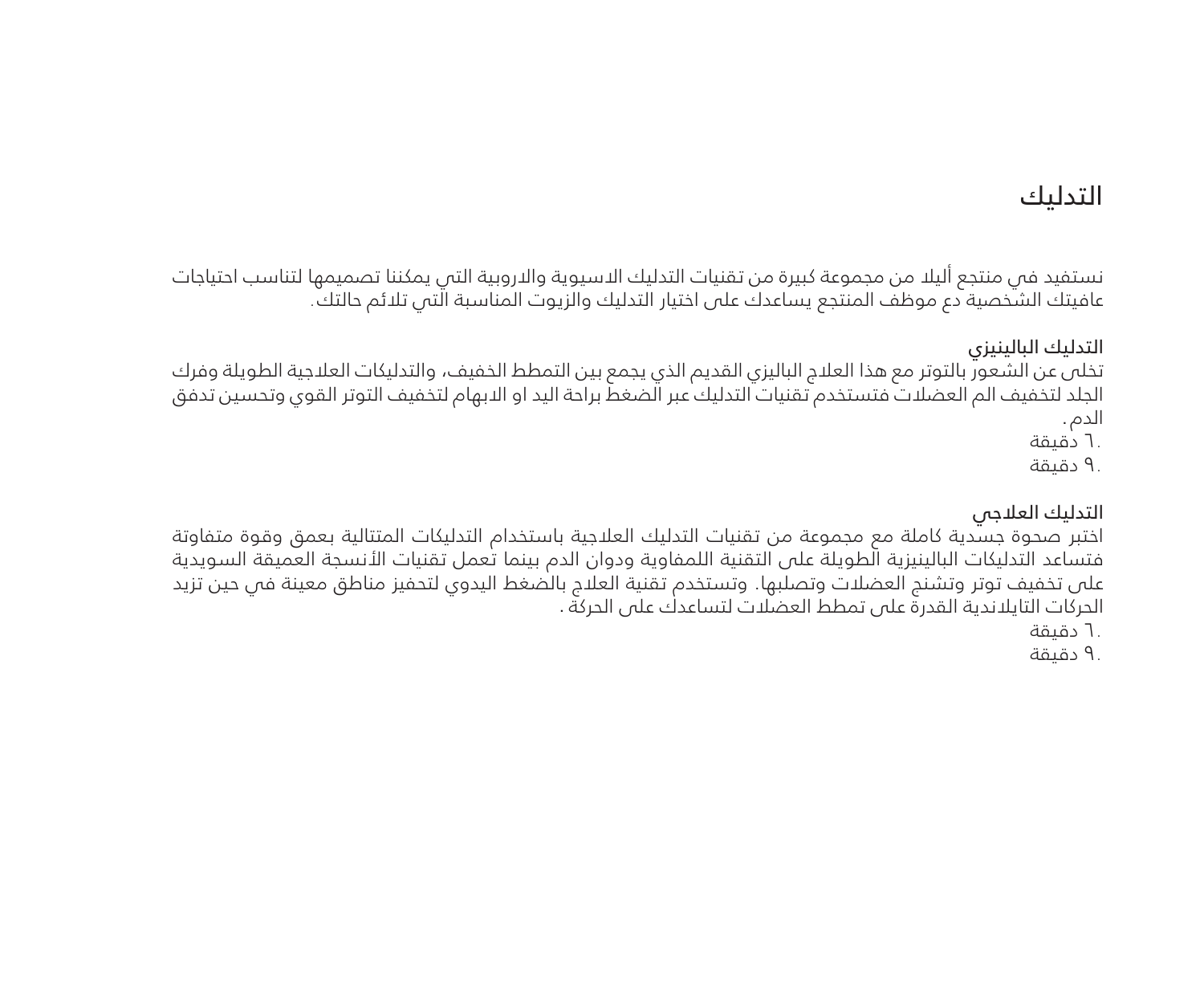# الشعر وفروة الرأس

## كريم حمام الشعر الباليزية

كريم مكثف خصيصا لحمام الشعر مع الزيوت الأساسية من إكليل الجبل والخزامى جنبا إلى جنب مع الزيوت الأساسية المغذية من جوز الهند والأفوكادو وزبد الشيا. لتهدئة الرقبة والكتفين، ويتم تدليك قناع الطين في الشعر وفروة الرأس لتعزيز وترطيب الشعر وفروة الرأس . ٦٠ دقيقة

### تدليك تحفيز الشعر

يؤدي هذا العالج المنشط والمغذي للشعر وفروة الرأس الى تحفيز نمو الشعر من خالل مجموعة من تقنيات التدليك وخلاصات الأعشاب المفيدة فتحفز الزيوت المستخلصة من النبق المسهل والبابونج الألمانس الأزرق بصيلات الشعر من خالل استخدام تقنية تزيد االستفادة من االكسجين من اجل زيادة تحفيز الخاليا ويعتبر هذا العالج الغني بالبروتينات مغذيا جدا خاصة للشعر الجاف او التالف .

٦٠ دقيقة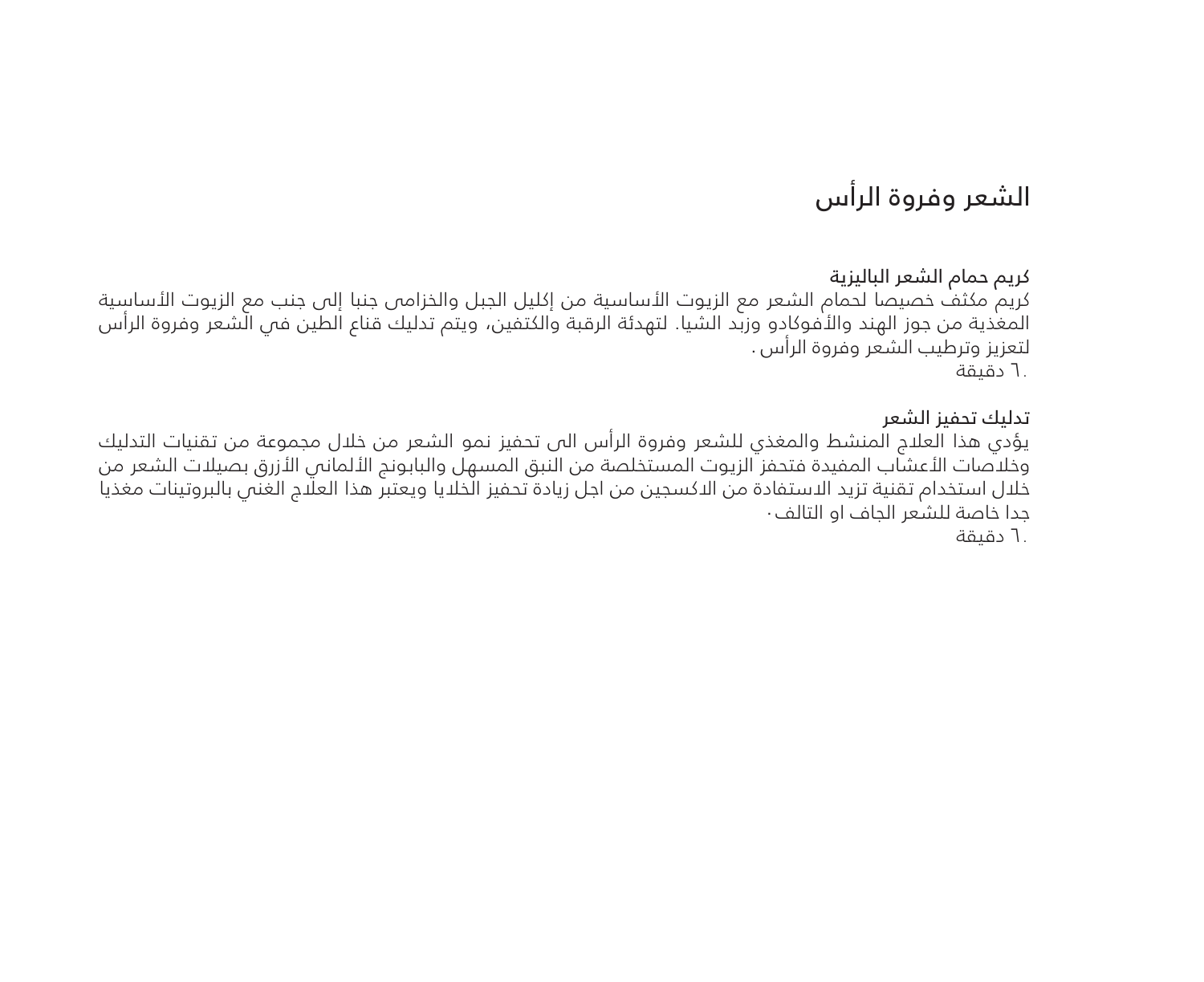# اليدين والقدمين

العناية باليدين

تشمل العناية المترفة باليدين في منتجعنا تنظيفا لليدين وحماما مريحا وتدليكا وعلاجات العناية الأساسية بالاظافر وتجميلها ويعمل مزيج الطين الفرنسس الأصفر ومسحوق لبامبو على تقشير الجلد فى حين تساعد زبدة الشيا وجوز الهند البكر على تغذيتها ويمنحك خليط من قشور البرتقال وزيوت خلاصة الليمون طبقة حماية للبشرة حول الاظافر . ٧٥ دقيقة

### العناية بالقدمين

امنح قدميك العناية التى تستحقها تشمل العناية بالقدمين فى المنتجع تنظيفا منشطا للقدمين وحماما وتدليكا لهما وعالجات العناية األساسية باالظافر وتعمل منتجات التقشير المستخرجة من قشر جوز الهند واالسفنج على تنعيم بشرتك وتقويتها فمي حين تكافح مستخلصات النعناع والليمون البكتيريا وتنعش قدميك المي ابعد الحدود . ٧٥ دقيقة

> جلسة المانيكير والبديكير معا ٧٥ دقيقة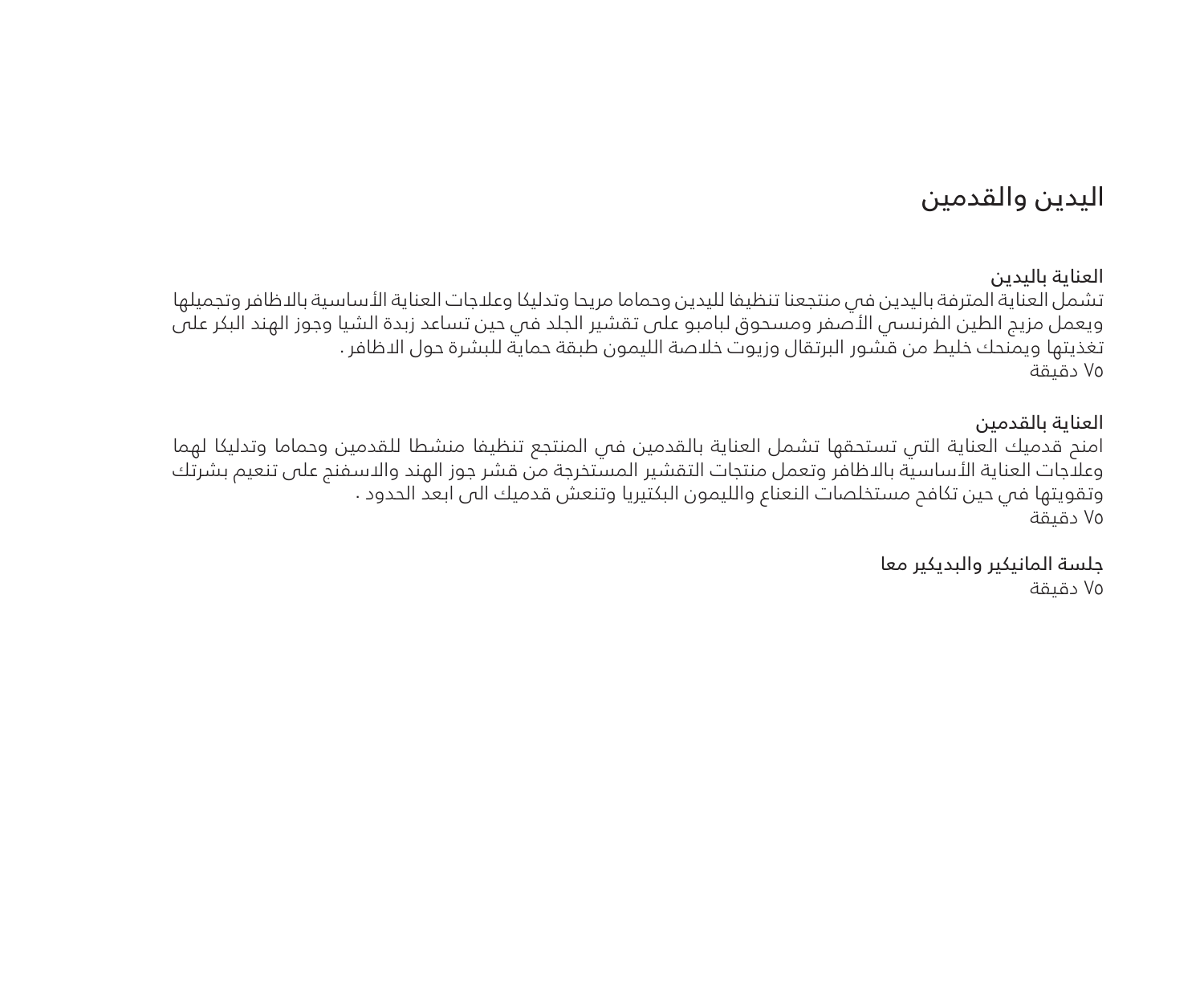#### ميكرودرمابراسيون الوجه

تستخدم هذه التقنية الطبية لإعطاء بشرتك توهج صحص وخاصة للحد من الخطوط الدقيقة، والتجاعيد، وأضرار الشمس وحب الشباب. بعد العلاج تستمر بشرتك في التحسن بسبب زيادة إنتاج الكولاجين والإيلاستين. على عكس العديد من العلاجات الأخرى تعمل هذه التقنية على تجديد خلايا الجلد وتظهر النتيجة فوريا فلا تحتاج لوقت لكي ترى نتيجة العلاج .

### ميكرودرمابراسيون والكوالجين الوجه

جرب فوائد الجمع بين ميكرودرمابراسيون والكوالجين مزيج مصمم خصيصا لتحفيز إنتاج الكوالجين واإليالستين للبشرة لكي تبدو أكثر حيوية، ذات لون موحد. بعد تجربة هذا العالج، يتم تطبيق قناع الكوالجين بابور لتجديد خاليا الجلد بعمق، للحد من التجاعيد وتترك البشرة ناعمة واكثر شبابا . دقيقة 60

#### ميكرودرمابراسيون للوجه والعنق والكتفين

هي عملية تقشير سريعة ولطيفة باستخدام اللوازم الطبية لتقليل الخطوط وحب الشباب وتصبغات البشرة. هذا العالج غير الغازي يكشف عن إشراق الجلد الحقيقي، ويشمل تطهير المسام العميق، هو عالج مضاد للبكتيريا مخفف الجهاد البشرة. ويتم تدليك فروة الرأس من اجل الاسترخاء أثناء العلاج. 45 دقيقة علاج ميكرودرمابراسيون إضافس لمدة 15 دقيقة ·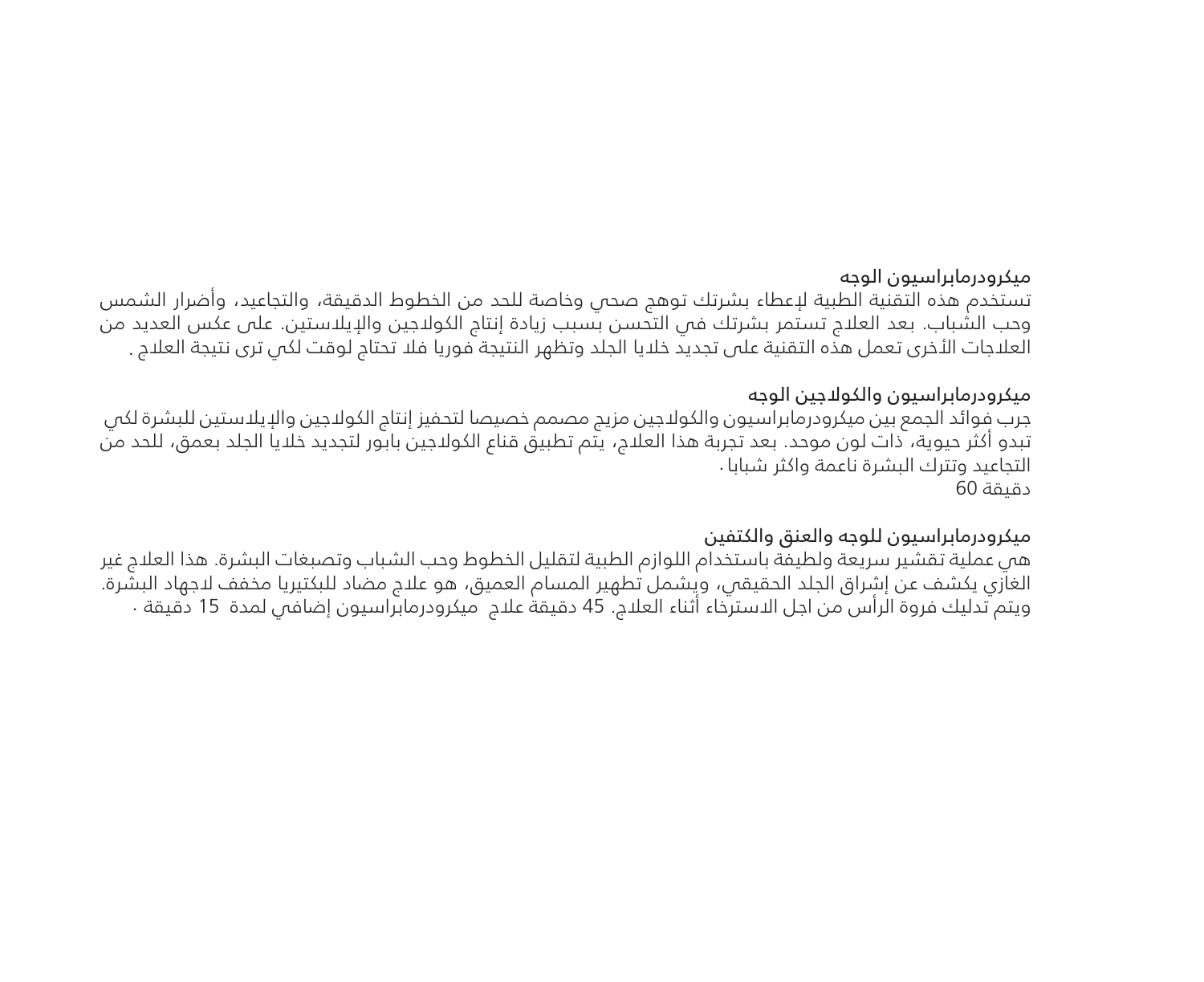# الوجه

### هي

اكتشفي كل إمكانات بشرتك مع هذا العالج للوجه الرائع المخصص للنساء . سترين نتائج التقشير متوهجة من خالل خشب الصندل ذو خاصية التقشير، إزالة السموم من خالل الطين األحمر الفرنسي المنقي وزيوت الورد والليمون القابضة للمسامات والمعيدة للنضارة وستكتسب بشرتك رونقا وحيوية بفضل عالجات تدليك نقاط الضغط والتنقية اللمفاوية . ٧٥ دقيقة

#### هه

عالج الوجه الخاص بالرجال من سبا أليال صمم الستعادة التوازن الهيدروجيني الطبيعي للبشرة، مما يترك مظهرك أكثر نعومة واشراقا وصحة. ويشمل العالج التقشير بنخالة األرز المحلية وخشب الصندل، مع قناع إزالة السموم من الطين البركاني والليمون ثم الانتهاء مع مزيج فائق الترطيب من عصير الألوة فيرا وعسل الزهر البري والأحماض الأمينية للقمح . ٧٥ دقيقة

### تجميل الوجه مع بابور

من خالل تعاوننا الوثيق مع الدكتور مايكل أ. كونيغ، وهو اس كبير في عالم جراحة التجميل.طورت بابور عالجات تستمد فعاليتها من سنوات طويلة من الخبرة والمعرفة مستفيدين من القدرة الفائقة للزيت والماء وزيت السمسم الطبيعي وزبدة الشيا وزيت الجوجوبا على تنظيف البشرة وانتعاشها وسوف نظهر لك من خالل تحليلنا للبشرة أي العالجات ومنتجات العناية التبي تناسبك .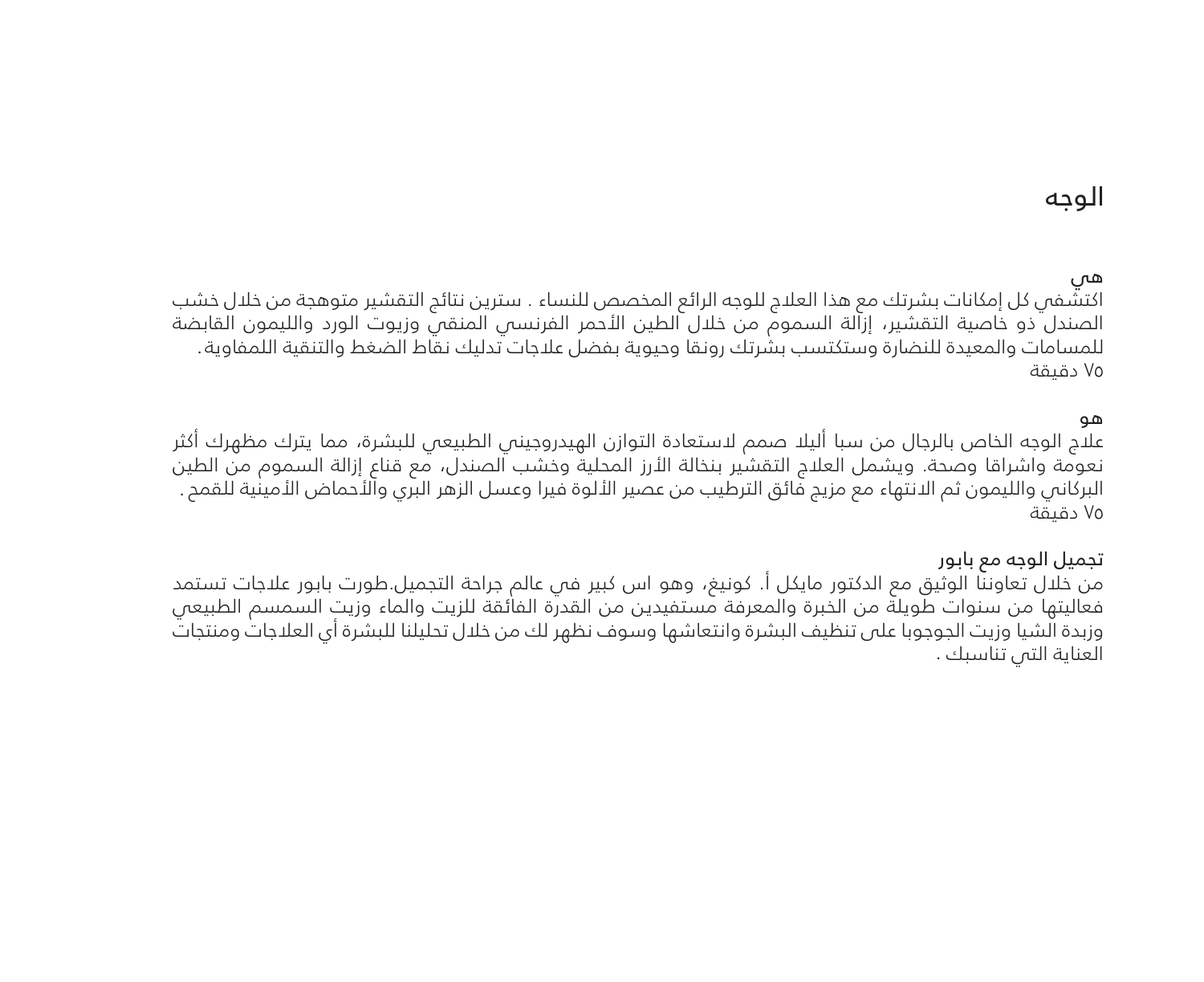# منتجع أليال

نهدف في منتجع أليلا، الى مساعدتك في إستعادة التوازن بشكل طبيعي مع العلاجات المعدة خصيصا لتلبية كافة احتياجاتك. وستكتشف معنا بعدا جديدا من طرق االسترخاء والدالل من خالل اللمسات الناعمة من معالجينا ذوي الخبرة لدينا، ومنتجاتنا الطبيعية الفعالة واستفادتنا من اراء وردود فعل ضيوفنا استرخص واستمتع بتجربة منتجع أليلا المذهلة وستشعر بالفوائد التص ستبدو ظاهرة عليك وتنعكس على روحك واحساسك بالعافية مع التمتع بالرفاهية. خذ خطوة نحو مالذنا لتبدأ تجربة الدالل .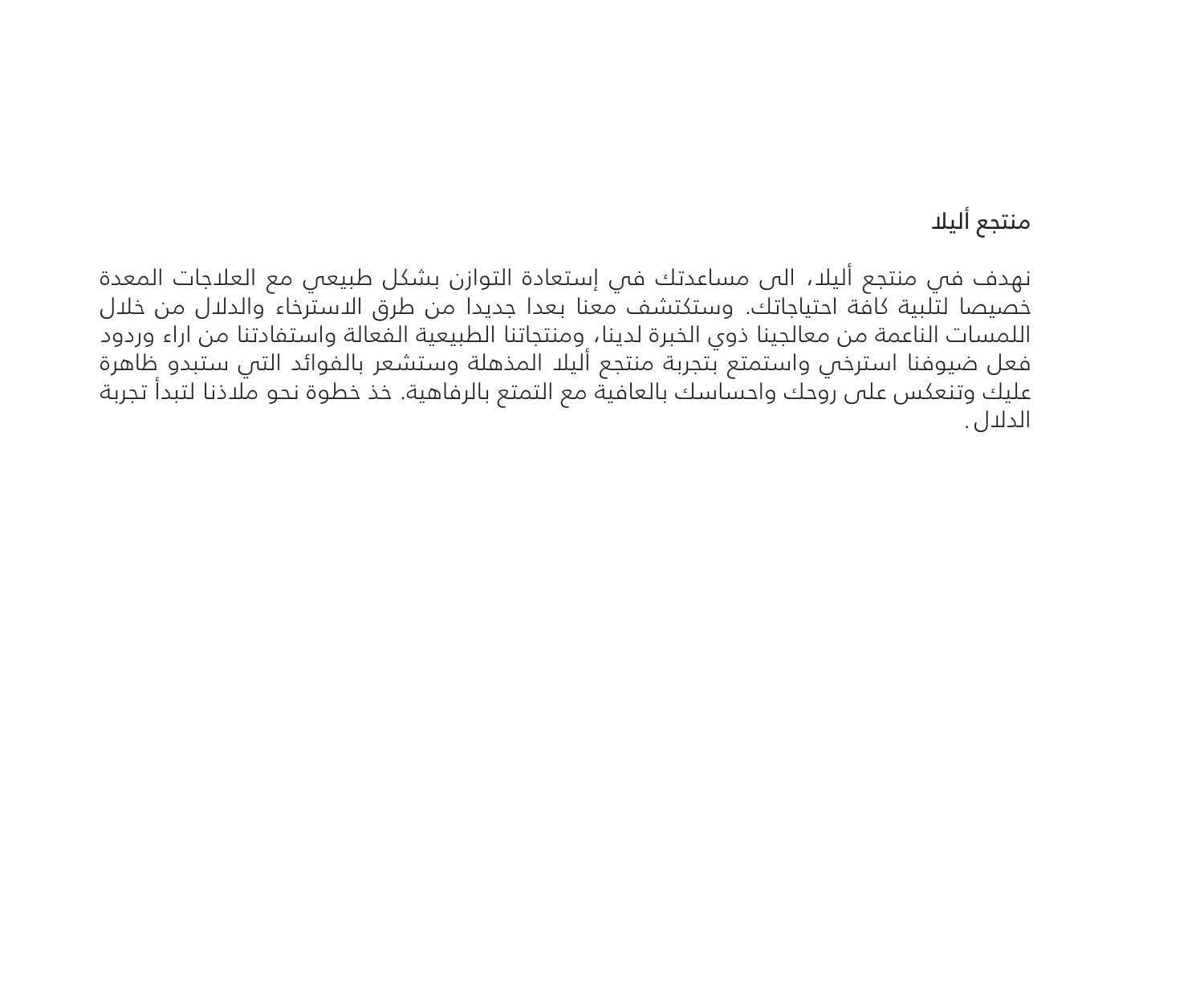مميز ومثير للدهشة